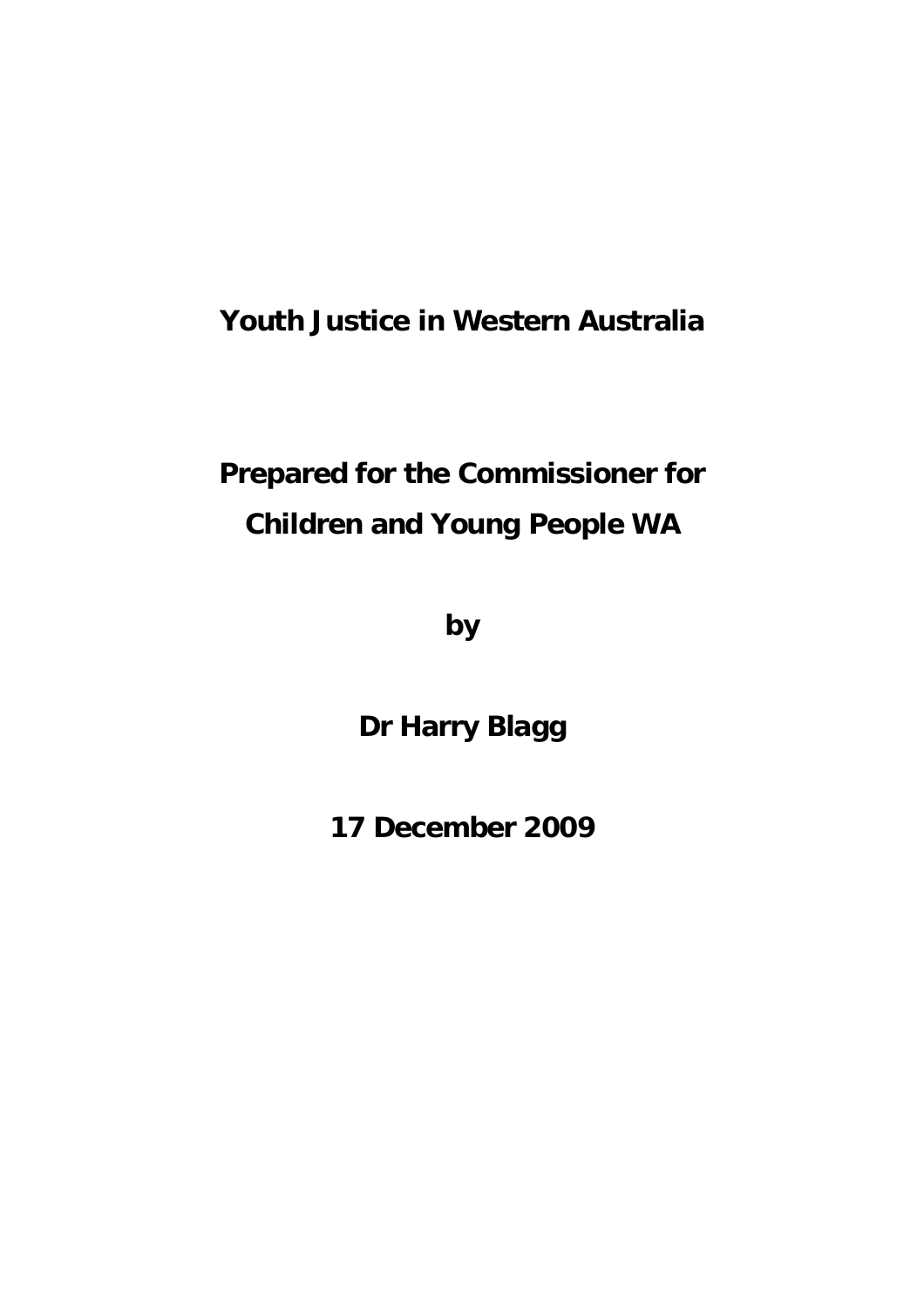## **Contents**

| <b>Executive Summary</b>                                                    | 1  |
|-----------------------------------------------------------------------------|----|
| Introduction: Youth Justice, a Social not a Correctional Issue              | 4  |
| What is Diversion?                                                          | 5  |
| Priority Areas for Action                                                   | 6  |
| A Statistical Snapshot                                                      | 8  |
| The High Costs of Incarceration                                             | 9  |
| Remands in Custody                                                          | 10 |
| Good Practice: Victoria                                                     | 11 |
| <b>Through Care</b>                                                         | 12 |
| The Need for Systemic Change: Adhering to the Principles of the Young       |    |
| Offenders Act 1994                                                          | 12 |
| Good Practice: New Zealand                                                  | 14 |
| <b>Gate-keeping and Gate Keepers</b>                                        | 15 |
| An Emphasis on Diversion                                                    | 15 |
| <b>Police Operational Guidelines</b>                                        | 16 |
| <b>Secondary Screening</b>                                                  | 18 |
| The Juvenile Justice Teams                                                  | 19 |
| Flagging Police Enthusiasm for JJTs                                         | 20 |
| Confidence in Cautioning                                                    | 22 |
| Good Practice: The Police Cautioning and Koori Youth Diversion Program      | 23 |
| <b>Regional Developments</b>                                                | 24 |
| A Snapshot from the Kimberley: Justice by Geography and Structural Racism   | 24 |
| Justice by Geography                                                        | 24 |
| Promising Western Australian Initiatives: 1 Regional Youth Justice Services | 26 |
| Promising Western Australian Initiatives: 2 Intensive Supervision Program   | 27 |
| <b>The Courts</b>                                                           | 27 |
| The Koori Children's Court                                                  | 28 |
| The Children's Court: Western Australia                                     | 28 |
| An Interventionist Children's Court                                         | 30 |
| <b>Concluding Comments: 'Time for Change' in Youth Justice</b>              | 31 |
| <b>References</b>                                                           | 33 |
| <b>Appendix 1 Consultations</b>                                             | 36 |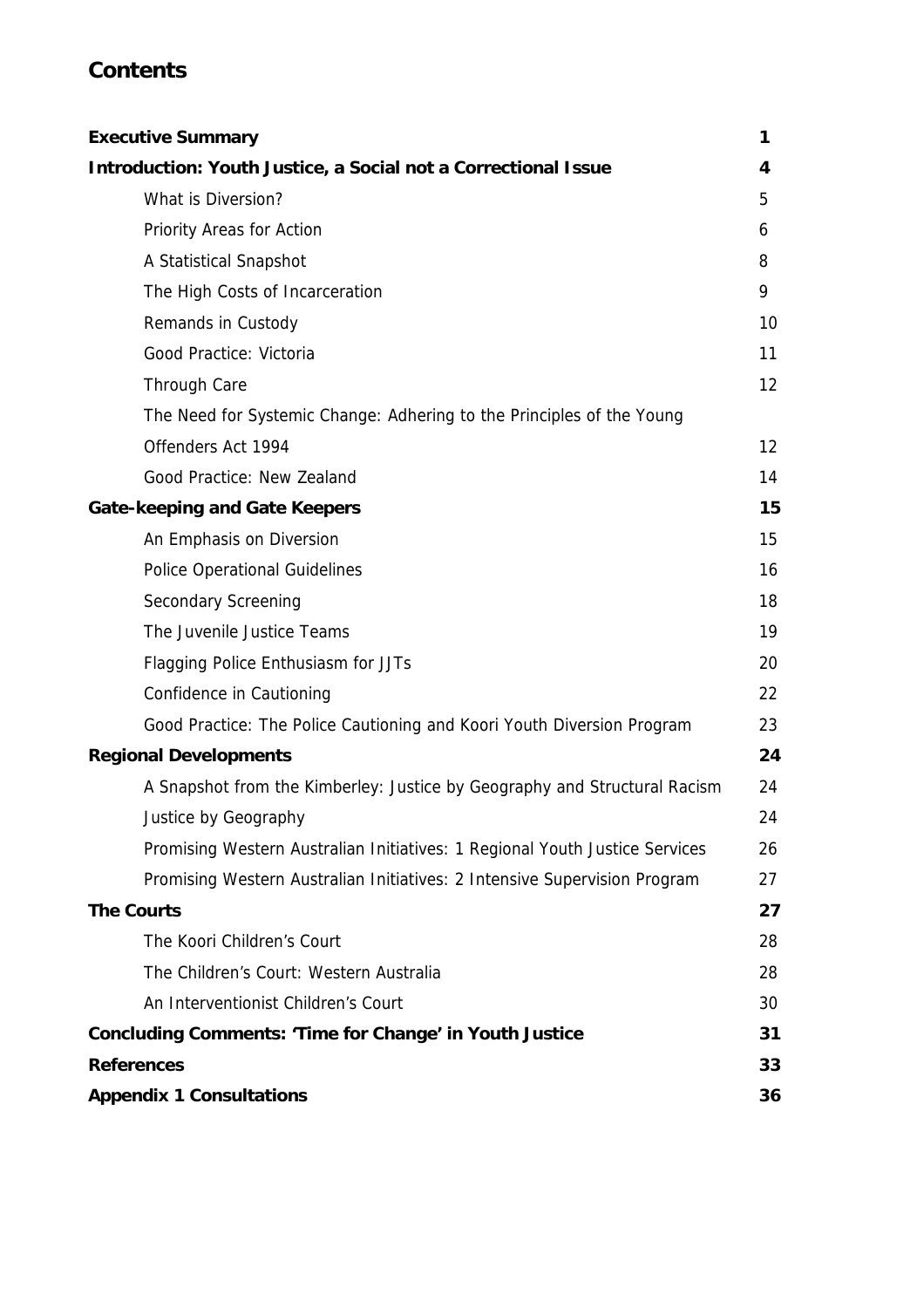### **Executive Summary**

The aim of this paper is to advance debate about the future of youth justice in Western Australia. The focus is on how we can improve outcomes for the small number of children who are coming into contact with the criminal justice system. It argues that youth justice practice has been allowed to drift over the past decade, principally because of lack of focus on the specific needs of young offenders due to the subordinate status of youth justice within what is essentially an adult focused correctional bureaucracy, and because of waning commitment to the principle of diversion on behalf of the police. These two phenomena are interconnected. Lack of clarity regarding the role of youth justice has led to a decline in the quality of support for children and families at risk, which has, in turn, undermined confidence within the police regarding the benefits of diversion from the system. Diversion is simply about choosing the least intrusive option when dealing with young offenders.

This paper follows the lead taken by two important reviews of the youth justice system, undertaken by Auditor General of Western Australia (2008) and the Price Consulting Group (2009), by restating key principles of the Young Offenders Act 1994 (WA) (the YO Act), which acknowledge the need for special provisions to deal with young offenders, and recognises the importance of the family as the key influence on young people. Blurring the boundaries between youth justice and adult corrections appears to have done little to further the aims of the YO Act.

There are some key areas for priority action to bring practice into line with the aims of the YO Act and best practice in other jurisdictions. This paper expresses particular concern over:

- the weakness of controls and checks on police discretion to arrest and remand children in custody;
- the lack of a consistent commitment to diversion as the primary mechanism for dealing with much youth offending;
- the lack of appropriate diversionary options (particularly in regional and remote areas);
- the defacto 'correctionalisation' of youth justice and consequent separation of young offenders and families from welfare support.

There is a concern that children and young people who are at risk are falling through the safety net of both the Department for Child Protection and the Department for Corrective Services. We need to consider whether children and young people will be better protected by the reinstatement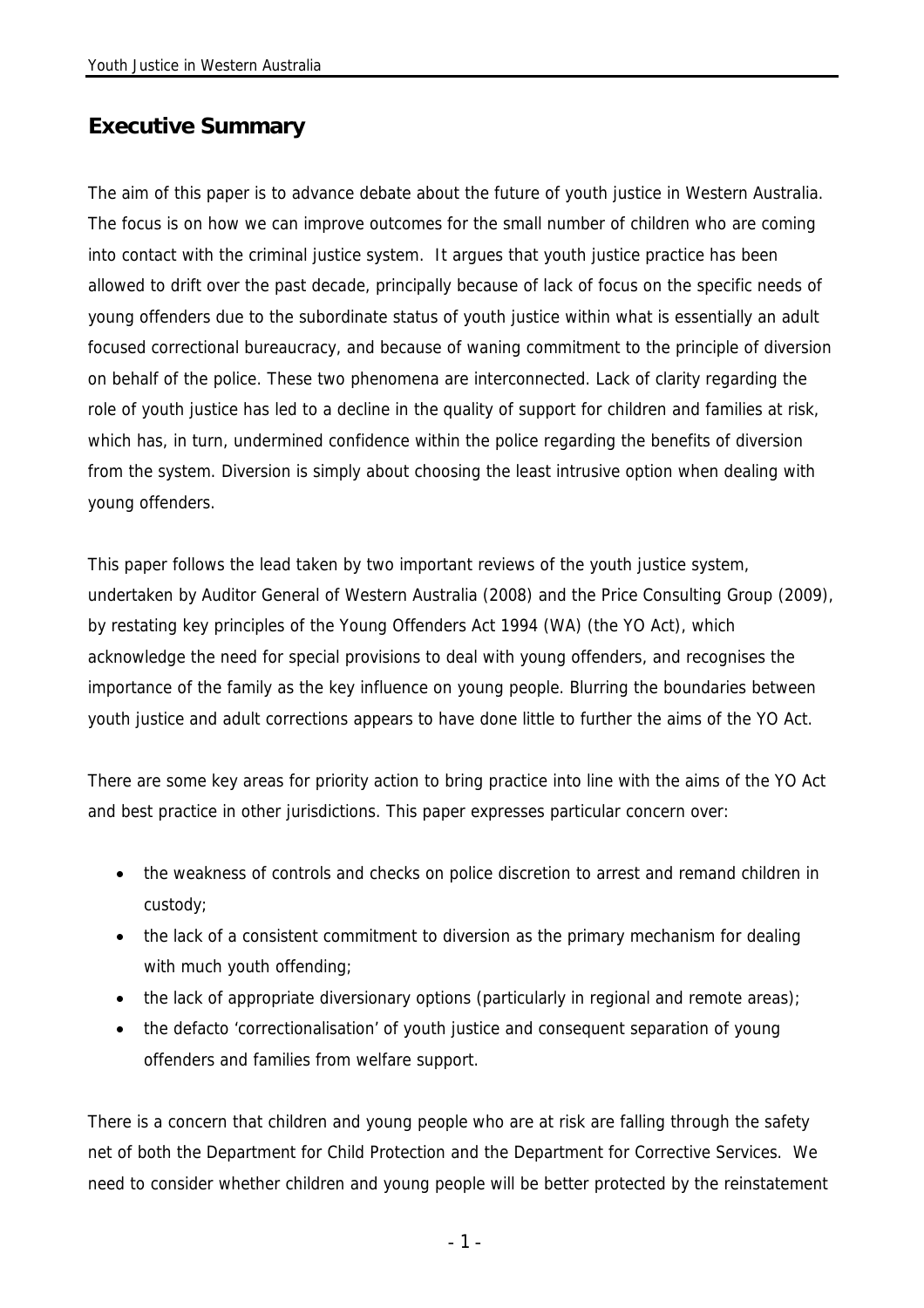of a social welfare orientated approach to youth justice by merging youth justice with the Department of Child Protection (DCP). It is also time police practices were modernised. Decision making on the ground needs to be subjected to rigorous screening. The key lesson here is that the arresting officer should not make the final decision to prosecute a young offender and that there needs to be a number of opportunities for further screening of cases and referral to less intrusive alternatives. Decisions to prosecute need to be carefully screened to ensure that all opportunities for diversion have been exhausted before a case is referred to court.

According to Department of Corrective Services data it cost \$473.78 a day to incarcerate a juvenile in 2007/2008, over \$190,000 per year. Remanding children in custody (discussed below) costs the government around \$15,000 per stay (Auditor General, 2008). However, research shows that locking up children is no more effective than community based orders in reducing the likelihood of re-offending (Weatherburn et al, 2009).

Some key priorities for action include:

- 1. a renewed police commitment to the principle that arrests, remands in custody, court appearances and the use of detention, should be options of last resort.
- 2. a more rigorous approach to gatekeeping of the justice system. Effective gatekeeping could be ensured by:
	- a. a renewed police commitment to cautioning;
	- b. the introduction of 'screening officers' to review decisions to prosecute children and young people (Inspector level or above);
	- c. the creation of a specialist youth section in the police along the lines of Victoria, South Australia, and New Zealand;
	- d. firming up police orders in relation to decision making on matters such as the use of diversionary options (arrest, detention, bail, and so on) and giving these greater force by giving them the status of Codes of Practice, appended to legislation.
- 3. a focus on community based options for young people in danger of enmeshment in the criminal justice system with the aim of ensuring their reintegration into the community. Current local justice initiatives in Geraldton and Kalgoorlie have had considerable success in raising the diversion rate and reducing remands in custody. These initiatives need to be fully supported by government and expanded to other regions, such as the Pilbara and Kimberley.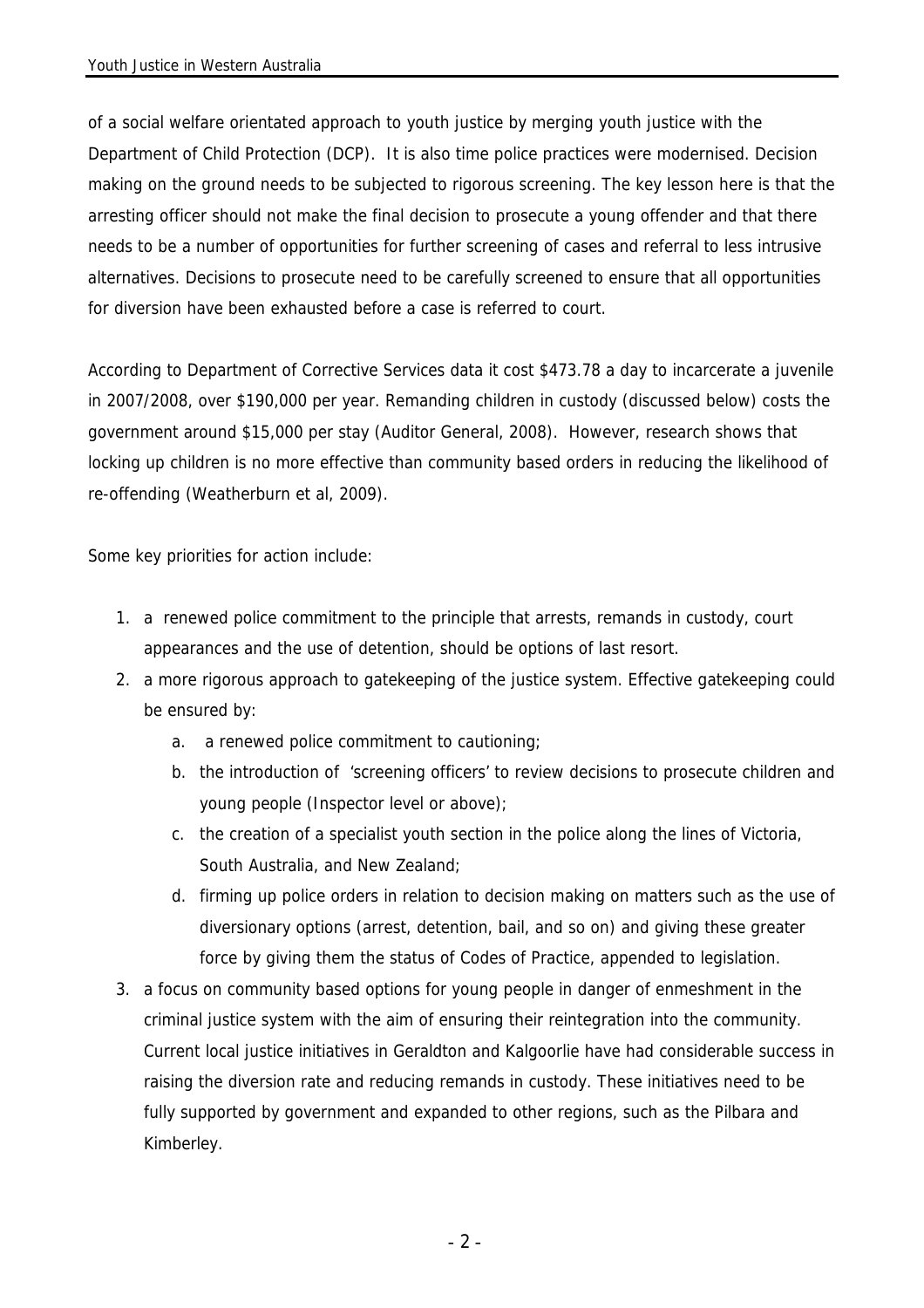4. removing youth justice out of adult correctional services and placing responsibility for youth justice with a human services agency (such as the Department for Child Protection). The best practice models discussed in this paper, particularly Victoria, show that it is possible to greatly reduce the use of detention and provide support to families without sacrificing public safety.

While much of the focus of the paper has been on front end diversion and the role of youth justice services, the courts have a crucial role to play in the creation of a better youth justice system for Western Australia. The success of the Koori Children's Court in Victoria illustrates the potential for involving Aboriginal Elders and employing a less adversarial format when dealing with young offenders. The paper supports a more 'interventionist' or 'solution focused' approach by the Children's Court, where the court takes a more assertive stance in relation to ensuring agencies fulfill their responsibilities in relation to service for young people at risk and their families.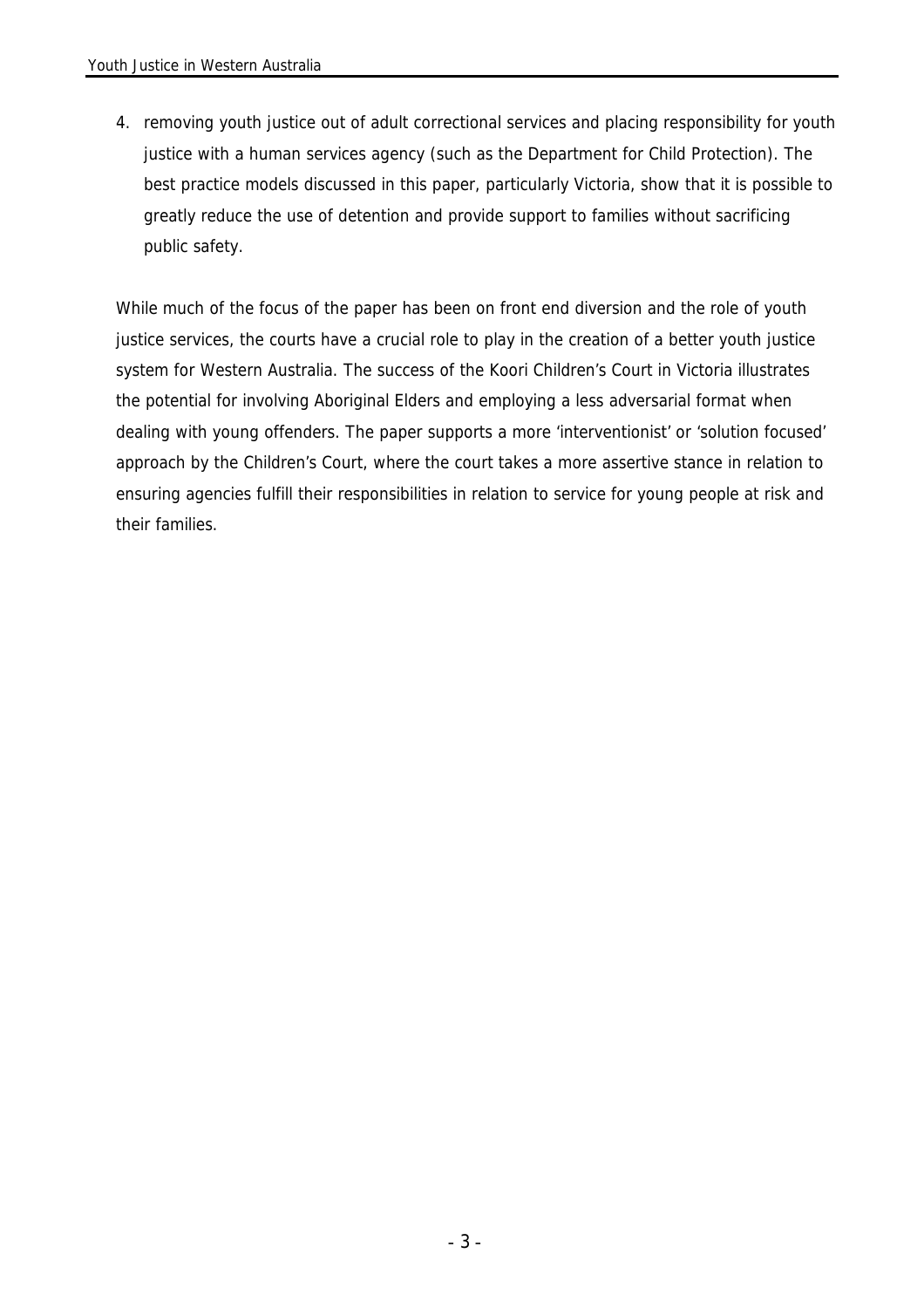### **Introduction: Youth Justice, a Social not a Correctional Issue**

The paper was developed largely on the basis of a review of relevant national and international research literature. The literature review was supplemented by some targeted discussions with key personnel from a diversity of relevant government and non-government organisations in Western Australia and Victoria. These discussions were invaluable as they shed light on a number of immediate debates, ideas, strategic options and problems largely ignored by the available literature. $1$ 

Since the early 1990s youth justice in Western Australia has been firmly under the stewardship of a correctional system designed chiefly to manage and control adult offenders. The Young Offenders Act 1994 (WA) (the YO Act) acknowledges the need for special provisions to deal with young offenders, and recognises the importance of the family as the key influence on young people. This is at odds with correctional philosophy where the emphasis is on individual responsibility and accountability and where the role of correctional officers is essentially to police compliance with court orders. Evidence from other states shows that it is possible to achieve a balance between sound law and order and the welfare of children. Victoria has managed to run youth justice from within a human services directorate, divert children from the criminal justice system and remain parsimonious in the use of custody, without being deluged by waves of juvenile crime. A recent examination of the youth justice system in Western Australia by the Auditor General (2008) unambiguously affirms the YO Act as the guiding force in terms of youth justice practice. The Auditor General was critical of declining adherence to core principles of the YO Act in relation to diversion from custody and a collegiate approach to working with young offenders.

The situation with regards to Aboriginal young people is particularly worrying. On any day, anywhere between 70% and 80% of young people detained in Western Australia are Aboriginal. In 1991 the Royal Commission into Aboriginal Deaths in Custody, stressed the need to divert Aboriginal young people from the justice system, as a prerequisite for breaking the cycle of Aboriginal involvement in the criminal justice system. Blurring the boundaries between youth justice and adult corrections has done little to achieve these aims.

We need to consider the merit of a social welfare orientated approach to youth justice by merging youth justice with a human services agency, such as the Department of Child Protection (DCP).

 $\overline{a}$ 

<span id="page-5-0"></span><sup>&</sup>lt;sup>1</sup> See Appendix 1 for a list of consultations.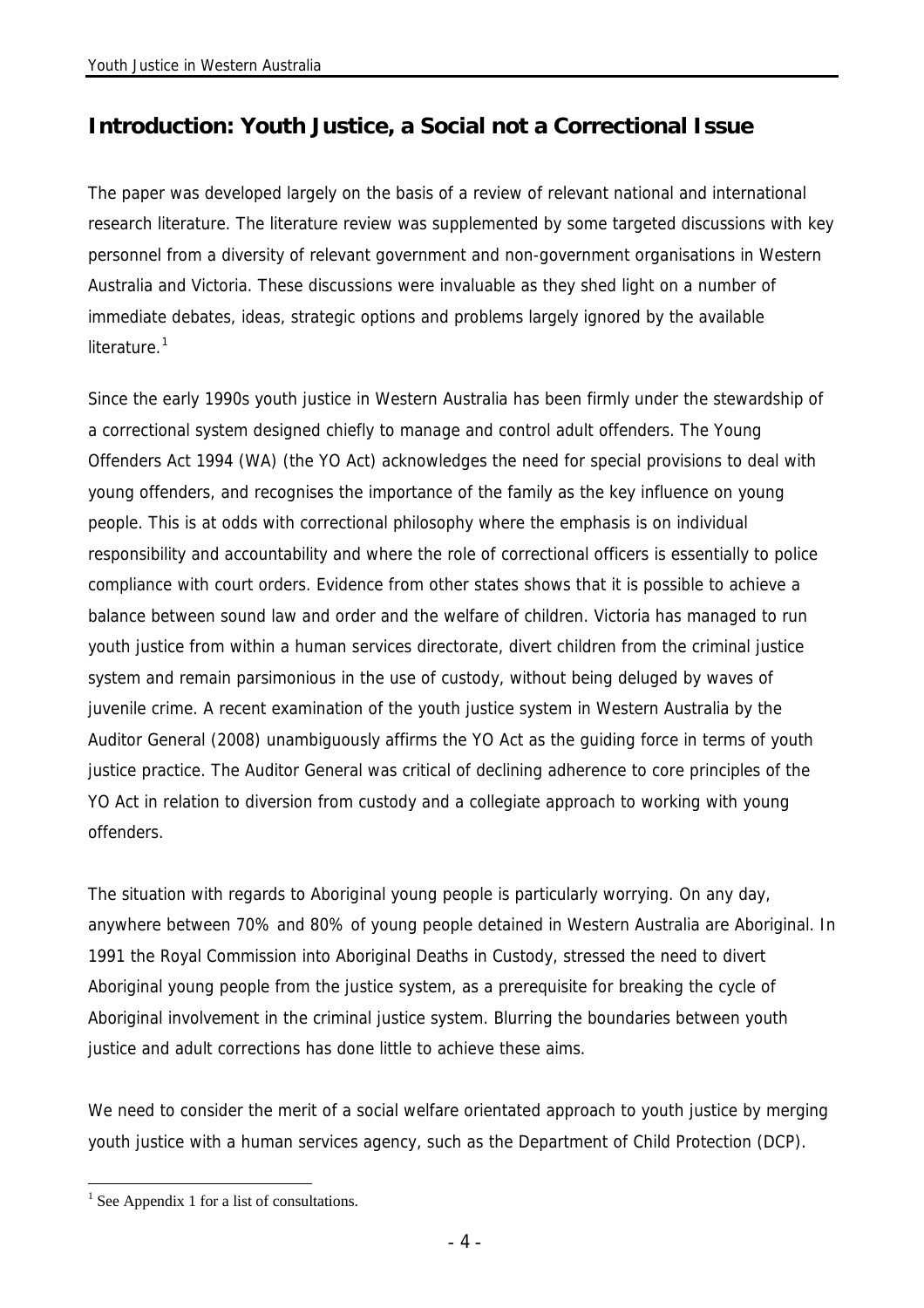The proposal by the Price Consulting Group (2009), to create a separate Youth Justice entity within the Community and Juvenile Justice Division, while it may assist in 'decorrectionalising' youth justice, may not be sufficient in itself to create the necessary degree of integration with children and family services.

One of the key sources of concern in Western Australia is the critical disconnect between the justice and welfare systems where children from families in crisis are concerned. The division of responsibilities between justice and child protection services, has meant that the most vulnerable children are falling between the gaps and are not being adequately supported. Better coordination and integration of services might be achieved by closing the gap between justice and welfare. The best practice examples detailed in this paper are from jurisdictions (Victoria and New Zealand) where youth justice has remained part of human services rather than absorbed into corrections.

The best practice examples referred to in this paper are from jurisdictions where decisions to prosecute are screened both internally within the police and by a non-police authority to ensure that all opportunities for diversion have been exhausted before a case is referred to court. It is time police decision making on the ground was subject to greater scrutiny by senior officers. The arresting officer is not always best placed to judge whether prosecution is in the public interest or that of the child.

#### **What is Diversion?**

Diversion is simply about choosing the least intrusive option when dealing with young offenders– this is known as the 'parsimony' principle. While diversion can occur at a number of decision making points, the principle point of diversion is at the 'front end' of the system - at the point of contact with the system's major 'gatekeeper', the police. Diversion can simply consist of a verbal or written warning. Most children and young people handled in this way never come into contact with the system again. In other instances, for example where there are previous offences, the offence is more serious, and/or where there are concerns about the child's social situation, diversion may involve referral into some kind of support service. Police in jurisdictions across Australia, the UK and New Zealand routinely caution children and young people and divert them into community based networks of care and support. Detention remains an option of last resort for the most serious offences.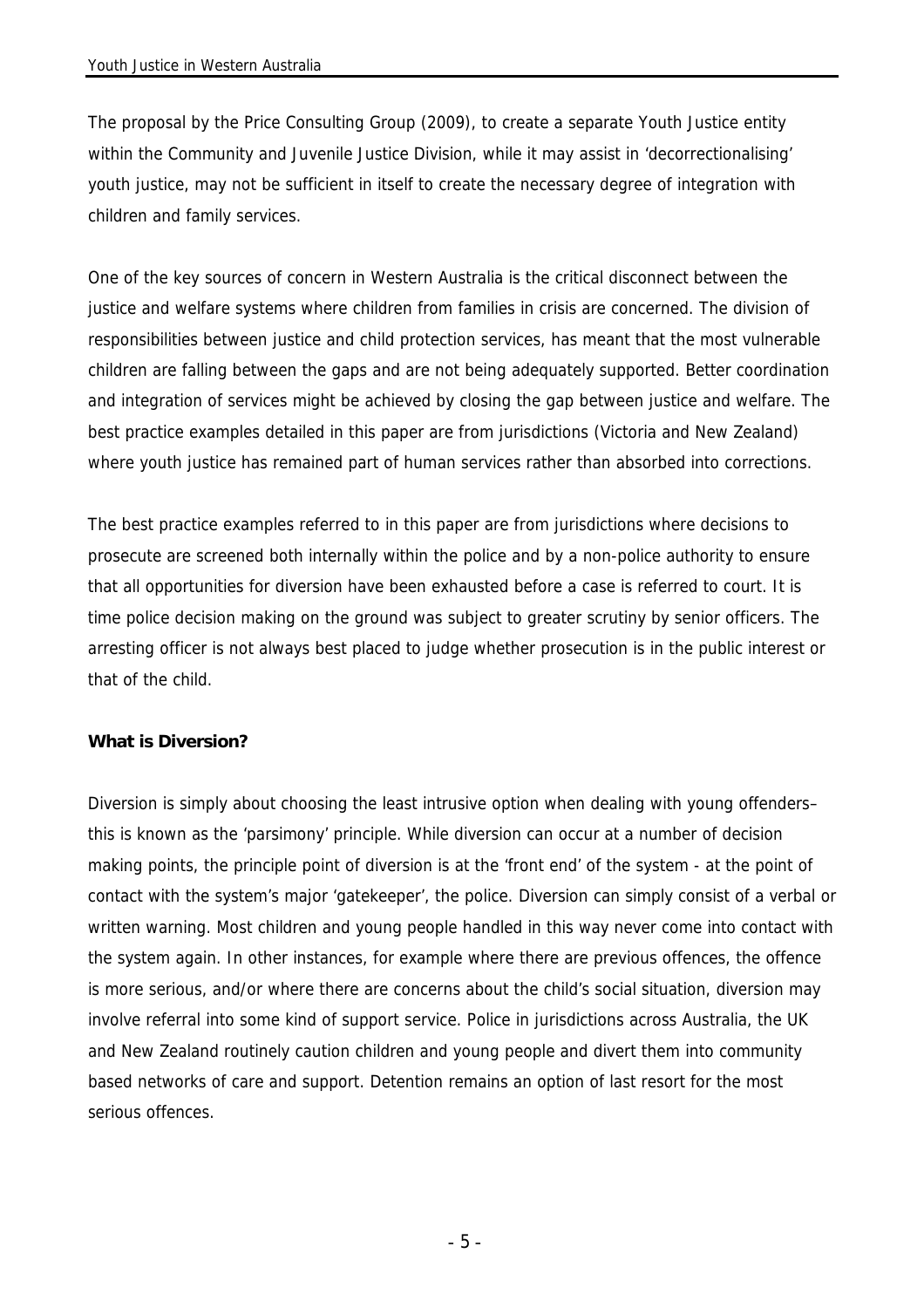Police in Western Australia also have discretion to refer the matter to a Juvenile Justice Team, conditional on the offence not falling within one of the Scheduled Offences of the YO Act . Section 24 of the YO Act sets out some core principles for diversion:

- a) the treatment of a young person who commits an offence that is not part of a wellestablished pattern of offending should seek to —
	- (i) avoid exposing the offender to associations or situations likely to influence the person to further offend; and
	- (ii) encourage and help the family or other group in which the person normally lives to influence the person to refrain from further offending;

Diversionary strategies introduced under the YO Act have succeeded in reducing the number of children being placed before courts by about half. They have not, however, been successful in consistently reducing the number of Aboriginal children coming into contact with the youth justice system. The main beneficiaries of police diversion have been non-Aboriginal young people. In many cases, police have not been using their discretion under the YO Act to divert Aboriginal young people.

#### **Priority Areas for Action**

Western Australia lags behind other states in terms of controls over police discretion, and in no other state is youth justice so comprehensively controlled by adult corrections. There are some key areas for priority action, centering on the need for stricter gatekeeping measures, increased diversion and shifting responsibility for youth justice to the Department of Child Protection. Of immediate concern are:

- the weakness of controls and checks on police discretion to arrest and remand children in custody;
- the lack of a consistent commitment to diversion as the primary mechanism for dealing with much youth offending;
- the lack of appropriate diversionary options (particularly in regional and remote areas);
- the defacto 'correctionalisation' of youth justice and consequent separation of young offenders and families from welfare support.

This paper calls for a specifically child and young person centered approach to youth justice, underpinned by a commitment to children's rights, rather than the current 'offender management' approach with its minimalist commitment to achieving change. The first step in achieving this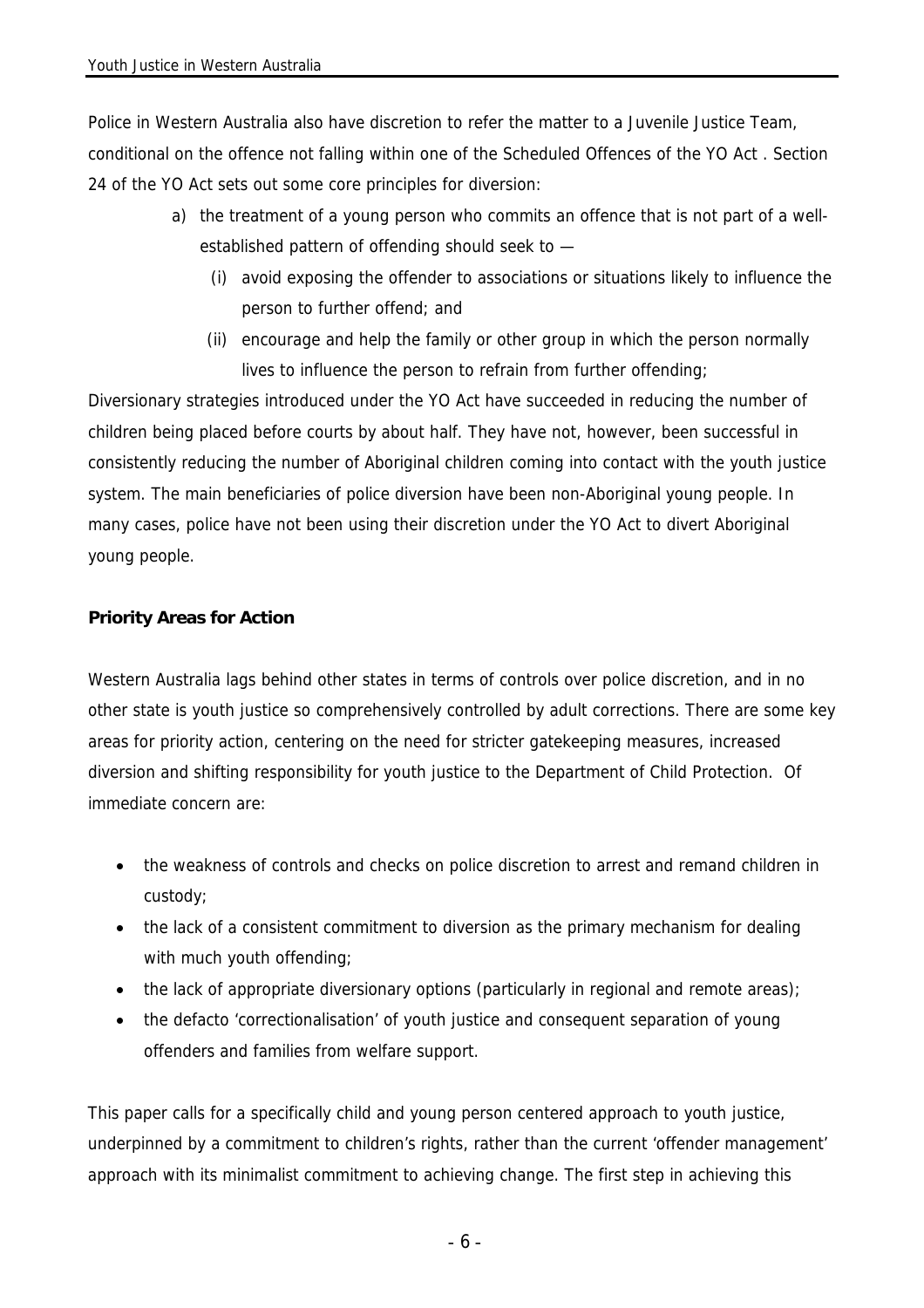would be to clearly delineate between the adult and youth justice systems. It is encouraging that steps to separate out youth justice from adult corrections are being made as part of the response to the Price Consulting Group's (2009) review of the youth justice system. The review pointed to a 'dilution' of the focus on youth justice in Western Australia's Department of Corrective Services (Price Consulting Group, 2009) and recommended a range of measures designed to create a distinctive, integrated youth justice service in Western Australia. The Auditor General's (2008) examination of the youth justice system explicitly sets out from the premise that the YO Act still provides the rationale for the youth justice system. The YO Act sets out government expectations regarding the treatment of young people who have come into contact with the law. The YO Act expresses a clear preference for employing non-judicial options when dealing with young people. A youth justice system based on the YO Act's principles would be concerned with promoting the reintegration of young offenders into society and giving support to families - not just simply ensuring compliance with judicial orders.

Some key priorities for action include:

- 1. a renewed police commitment to the principle that arrests, remands in custody, court appearances and the use of detention, should be options of last resort. Section  $7(q)$  of the YO Act states that consideration should be given, when dealing with a young person for an offence, to the possibility of taking measures other than judicial proceedings for the offence. There is a clear presumption under the YO Act to use the least intrusive option when dealing with young offenders. Section 7(h) of the YO Act states that detaining a young person in custody for an offence, whether before or after the person is found to have committed the offence, should only be used as a last resort and, if required, is only to be for as short a time as is necessary.
- 2. a more rigorous approach to gatekeeping of the justice system. Section 22(b) of the YO Act states that a police officer, before starting a proceeding against a young person for an offence, must first consider whether in all the circumstances it would be more appropriate  $-$  (a) to take no action; or (b) administer a caution to the young person. Effective gatekeeping could be ensured by:
	- a. a renewed police commitment to cautioning;
	- b. the introduction of 'screening officers' to review decisions to prosecute children and young people (Inspector level or above);
	- c. the creation of a specialist youth section in the police along the lines of Victoria, South Australia, and New Zealand;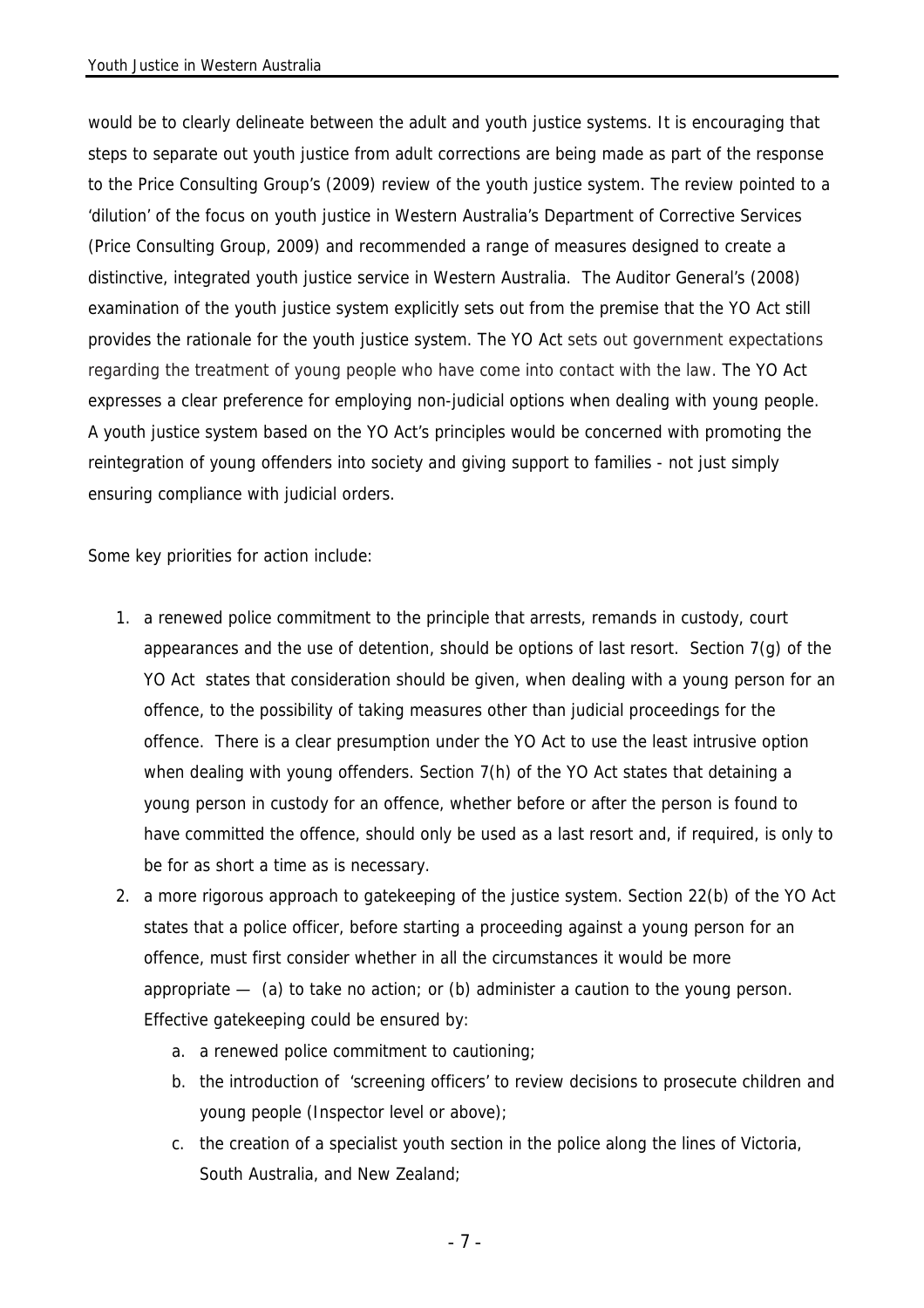- d. firming up police orders in relation to decision making on matters such as the use of diversionary options (arrest, detention, bail, and so on) and giving these greater force by giving them the status of Codes of Practice, appended to legislation
- 3. a focus on community based options for young people in danger of enmeshment in the criminal justice system with the aim of ensuring their reintegration into the community, consistent with Section  $6(d)(iii)$  of the YO Act which places emphasis on rehabilitating young persons who have committed offences towards the goal of their becoming responsible citizens. Current local justice initiatives in Geraldton and Kalgoorlie have had considerable success in raising the diversion rate and reducing remands in custody. These initiatives need to be fully supported by government and expanded to other regions, such as the Pilbara and Kimberley.
- 4. removing youth justice out of adult correctional services and placing responsibility for youth justice with a human services agency, such as the Department for Child Protection. The best practice models discussed in this paper, particularly Victoria, show that it is possible to greatly reduce the use of detention and provide support to families without sacrificing public safety.

#### **A Statistical Snapshot**

Statistics from the Australian Institute of Criminology (2006-2007) show that in the final quarter of 2007 Western Australia had the second highest juvenile detention rate in Australia at 59.4 young people per 100,000. The highest rate was found in the Northern Territory (127.9 per 100,00), the lowest in Victoria (9.0 per 100,000) and New South Wales had the rate closest to that of WA (38.0 per 100,000) (Taylor, 2009). The statistics also reveal Aboriginal young people to be 28 times more likely than non-Aboriginal young people to be detained in custody. In Western Australia the rate of over-representation ratio (the Aboriginal rate divided by the non-Aboriginal rate) was anywhere between 40 and 50 times in 2007 – an increase on previous years (Australian Institute of Criminology, 2009). Aboriginal young people are more likely to be proceeded against by way of arrest and bail, and to be held in police custody, and less likely to be issued with a court attendance notice than non-Aboriginal young people (Ferrante et al, 2005, 46). Consistently, over the past decade or so, Aboriginal young people have represented around half of all young people apprehended by the police (Blagg, 2008). A recent review of juvenile justice by the Price Consulting Group (2009) noted that in 2007 roughly 80% of non-Aboriginal young people were being diverted from court, while only 55% of young Aboriginal people were diverted.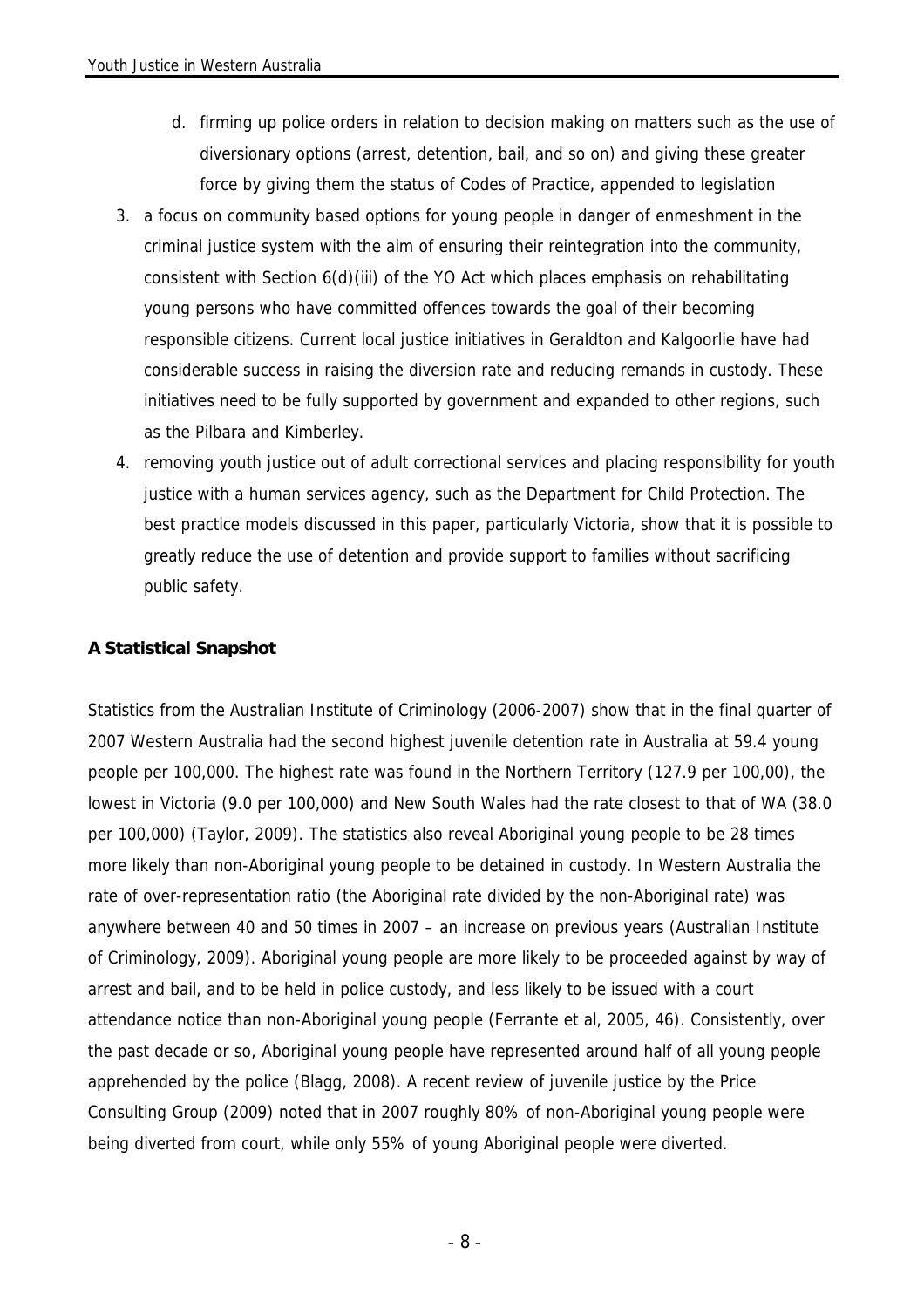There is no evidence to suggest that Aboriginal youth offending is significantly more serious than that of non-Aboriginal young people. Aboriginal young people tend to be processed more frequently for property and public order related offences and non-Aboriginal young people are more likely to be processed for property, drugs and driving related offending: only a fraction of both Aboriginal and non-Aboriginal young people are processed for offences against the person (Ferante et al, 20004). The key difference between Aboriginal and non-Aboriginal profiles lies in the fact that Aboriginal young people come into contact with the system much younger and more frequently than non-Aboriginal young people, largely because they are more likely to be 'street present', disengaged from school, come from a chaotic home environment, and subjected to a relatively greater level of surveillance in public settings (Johnson, 1991; Blagg and Wilkie, 1995; Cunneen and White, 2004).

#### **The High Costs of Incarceration**

According to Department of Corrective Services' data it cost \$473.78 a day to incarcerate a juvenile in 2007/2008, over \$190,000 per year. Remanding children in custody (discussed below) costs the government around \$15,000 per stay (Auditor General, 2008). The phenomenally high costs of incarcerating young offenders, as opposed to employing community based alternatives, might be justified if they led to reduced recidivism. A rigorous study in NSW found that locking up children was no more effective than community based orders in reducing the likelihood of reoffending (Weatherburn et al, 2009). The same study supported earlier research by Fagan and Fagan (1999) demonstrating that incarceration yielded few positive outcomes while generating many negative outcomes in terms of diminished future employment opportunities and entrenched marginalization, and that of Hunter and Borland (1999) demonstrating how the incarceration of Aboriginal and Torres Strait Islander people significantly harmed employment opportunities.

The introduction of diversionary strategies under the YO Act has been estimated to have saved the government approximately \$8.7 million per annum (Auditor General, 2008, 13).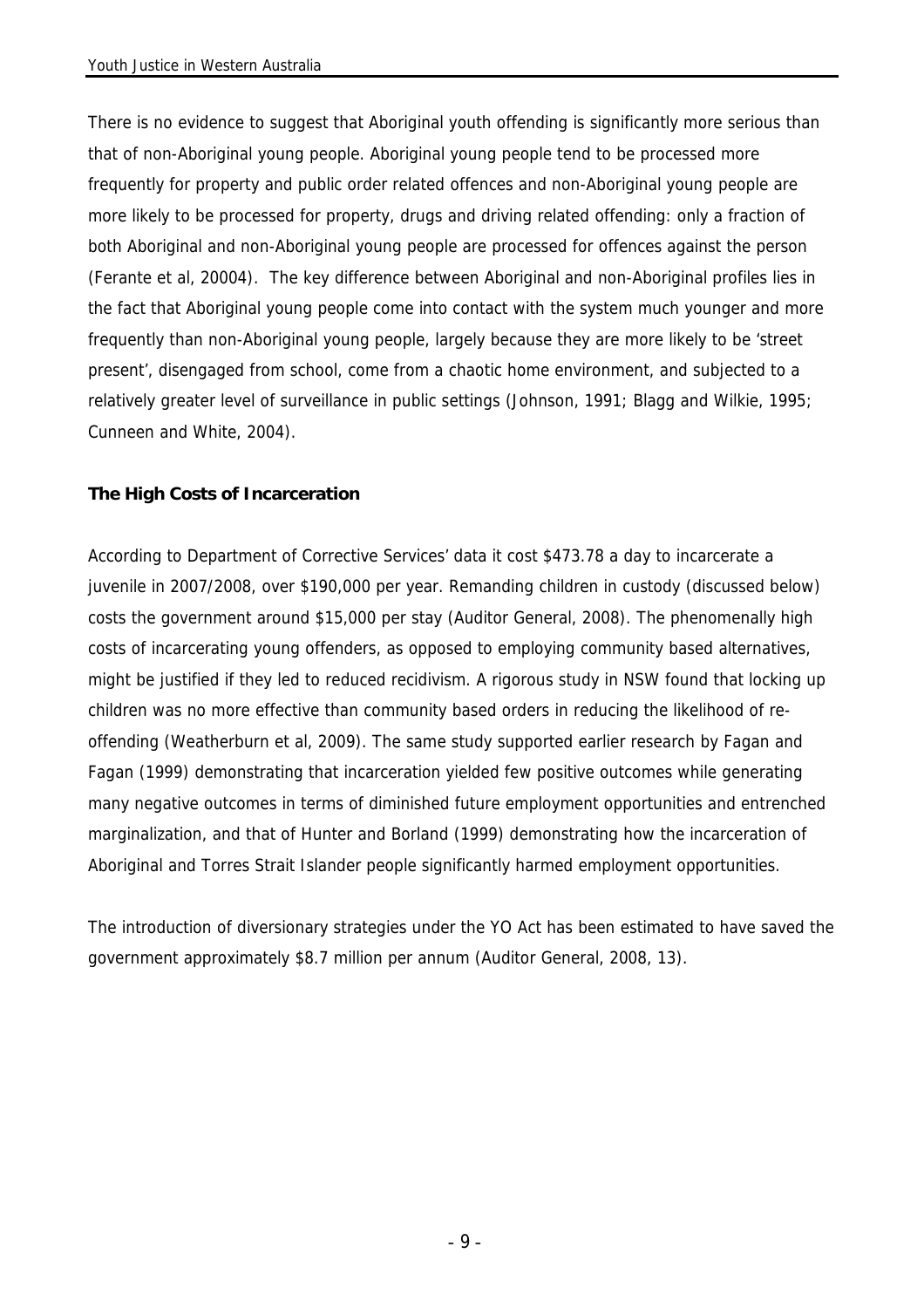#### **Remands in Custody**

Recently, the Chief Justice of Western Australia warned that Western Australia is condemning a large number of Aboriginal young people to long term enmeshment in the adult justice system as a result of unnecessary incarceration as juveniles<sup>[2](#page-11-0)</sup>. Increased remands in custody have been the principle driver of rising rates of detention in WA, particularly for Aboriginal children and young people – as they have in New South Wales. Well over fifty per cent of juvenile detainees are on remand, not sentenced, as compared to around sixteen per cent in the adult system. It is unacceptable that children and young people should receive more onerous conditions placed on their access to bail. Furthermore, the majority of these young people were remanded not because of the seriousness of the offences they were alleged to have committed but because they could not meet stringent bail criteria. The Chief Justice called for the creation of culturally appropriate bail initiatives – including residential places. Criminological research demonstrates that being remanded in custody, irrespective of the seriousness of the offence, increases the likelihood of receiving a custodial sentence when arriving in court (Ashworth 2004). There is a powerful labeling effect created by processing young Aboriginal people through the detention system: it can reinforce negative stereotypes of Aboriginal young people as high risk offenders requiring more intensive forms of control than other sections of society. The case involving an Aboriginal child from Onslow, remanded in custody in Perth for the theft of an ice cream (discussed further below), illustrates that police decisions to remand in custody are not always based on calculations of offence seriousness. The Commissioner for Police asserts that the 'genesis of the problem' lies in the exposure of Aboriginal children to greater 'risks', linked to family life<sup>[3](#page-11-1)</sup>. It is misguided to believe that these risks will be reduced by remanding children in custody. It needs to be borne in mind that young people on remand have not been convicted of a criminal offence. Indeed, the majority will not receive a custodial sentence when they arrive in court. It is essential these numbers are reduced.

A new initiative is required, involving local Aboriginal communities and representative organisations in the regions and the metropolitan area, to create some new safe options for children, including placement with other families/communities and appropriate supervised accommodation.

 $\overline{a}$ 

<span id="page-11-0"></span>**<sup>2</sup>** The Australian (16/10/2009) Public Alarm Driving WA Policy: Chief Justice Wayne Martin. <http://wl.theaustralian.news.com.au/story/0,25197,26216422-5013945,00.html>

<span id="page-11-1"></span><sup>&</sup>lt;sup>3</sup> The Australian (17/10/2009) [http://www.theaustralian.news.com.au/story/0,25197,26149148-5006789,00.html\)](http://www.theaustralian.news.com.au/story/0,25197,26149148-5006789,00.html),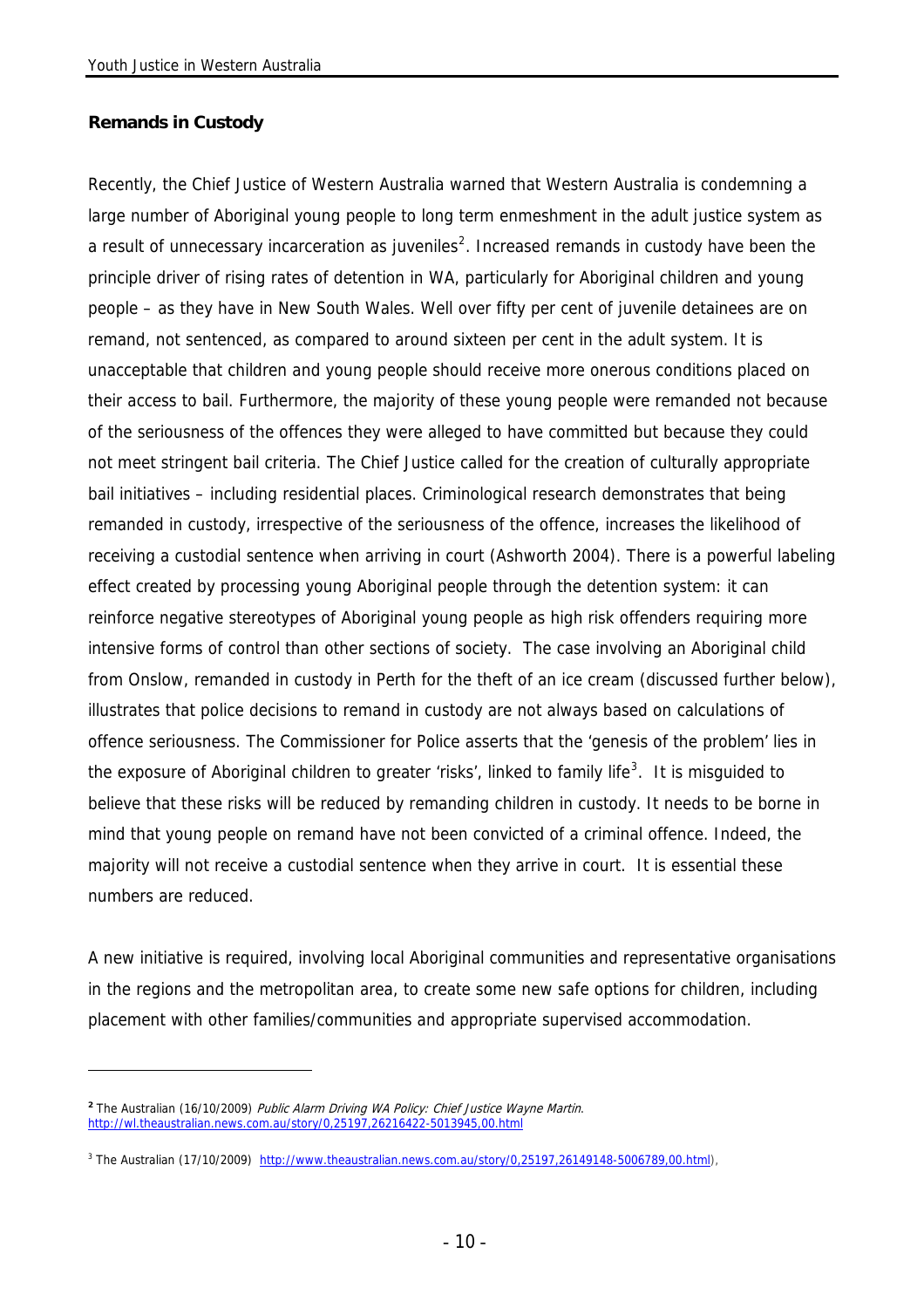The problems currently being experienced in relation to youth justice flow directly from an approach to the issue that has placed incapacitation ahead of rehabilitation: making youth justice more like adult justice. Not all states have taken this approach. In Victoria, responsibility for youth justice rests with the Department of Human Services which runs two detention centers. In Queensland, the Department of Communities manages youth justice, in South Australia it is the Department of Families and Communities. New South Wales is the exception and is experiencing a form of creeping correctionalism. While there is a separate Department of Juvenile Justice which controls most of the youth justice system there is also the Kariong Juvenile Correctional Centre which is operated by the adult Department of Corrective Services, holding between 30 and 40 young people. New South Wales' rates of youth detention are on a par with Western Australia's and have increased sharply due to new restrictions on the use of bail – in 2007/08, 85% of Aboriginal young people being detained were on remand (Cunneen, 2009).

#### **Good Practice: Victoria**

Victoria has the lowest rate of youth detention and over-representation of Aboriginal young people in Australia. The current Juvenile Justice Reform Strategy in Victoria is founded on three themes: diverting young offenders from entering the Juvenile Justice system; providing better rehabilitation of high risk young offenders; and expanding pre-release, transition and post-release support programs for custodial clients to reduce the likelihood of reoffending.

The system includes a unique 'dual track' system as part of a diversionary approach to youth offending. It is the only state in Australia to implement this system. The Sentencing Act 1991 allows the adult courts to sentence a young person aged 18 to 20 years to serve their custodial sentence in a youth justice centre as a direct alternative to a sentence of imprisonment. The dualtrack system is underpinned by an approach which prioritises reintegration over punishment. It is designed to provide an alternative to prison and prevent early entry into the adult system for offenders who are vulnerable or who have a greater prospect of rehabilitation. Courts can order 17–20 year-olds to serve their sentence in a Youth Training Centre in situations where 'there are considered reasonable prospects for the rehabilitation of the young offender' and 'the young offender is particularly impressionable, immature or likely to be subjected to undesirable influences in an adult prison' (Sentencing Act 1991).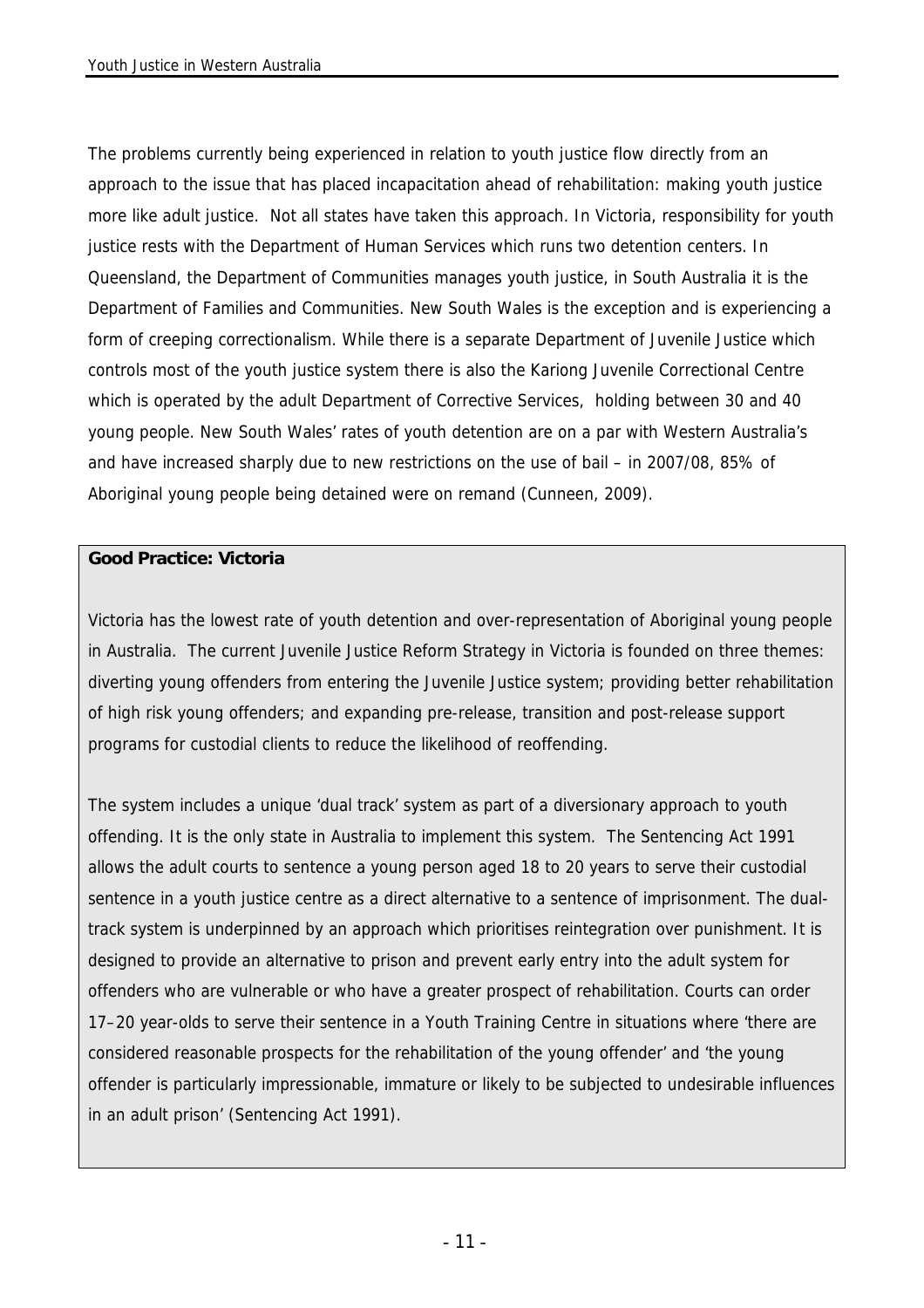The Office of the Inspector of Custodial Services (2009) had raised the prospect of the dual track approach having voiced concerns about the management of vulnerable young adults, particularly Aboriginal young people from the regions, in the adult system. The announcement that a dual track policy is being considered for Western Australia is, therefore, welcome - with a facility for 18- 22 year olds concentrating on helping 'young offenders turn away from a life of crime to ensure that they do not become habitual criminals' (Office of the Inspector of Custodial Services, 2009, 1), and providing strong release and resettlement supports.

#### **Through Care**

There is a strong focus on through care arrangements for young offenders in Victoria. In Western Australia the degree to which the system has drifted away from the most fundamental principles of youth justice is reflected in the lack of commitment to 'through care' (Price Consulting Group, 2009), even though through care is acknowledged to be a 'vital aspect of effective juvenile justice'. Through care has become 'probably the most significant gap in service' and 'in decline in the Department' (Price Consulting Group, 2009, 25). It notes that:

the role (of juvenile justice workers) seems to have moved away from engagement of the young person and their families and has moved towards ensuring compliance and writing reports (Price Consulting Group, 2009, 25).

### **The Need for Systemic Change: Adhering to the Principles of the Young Offenders Act 1994**

Implementing the recommendations made by the Price Consulting Group (2009) would enhance the quality of justice services for young people. The report recommended the separation of youth justice from adult corrections, as a necessary prerequisite for structural reform. The Auditor General's inquiry into youth justice (2008) makes the point that the YO Act requires that the justice system treats young people differently from adults.

Both reports draw heavily on the principles underpinning the YO Act which emphasises the need for a holistic approach to dealing with young people involving family as much as possible. The YO Act's principles enshrine the need to:

• ensure the fair treatment of a young person alleged to have committed offences (principle (a));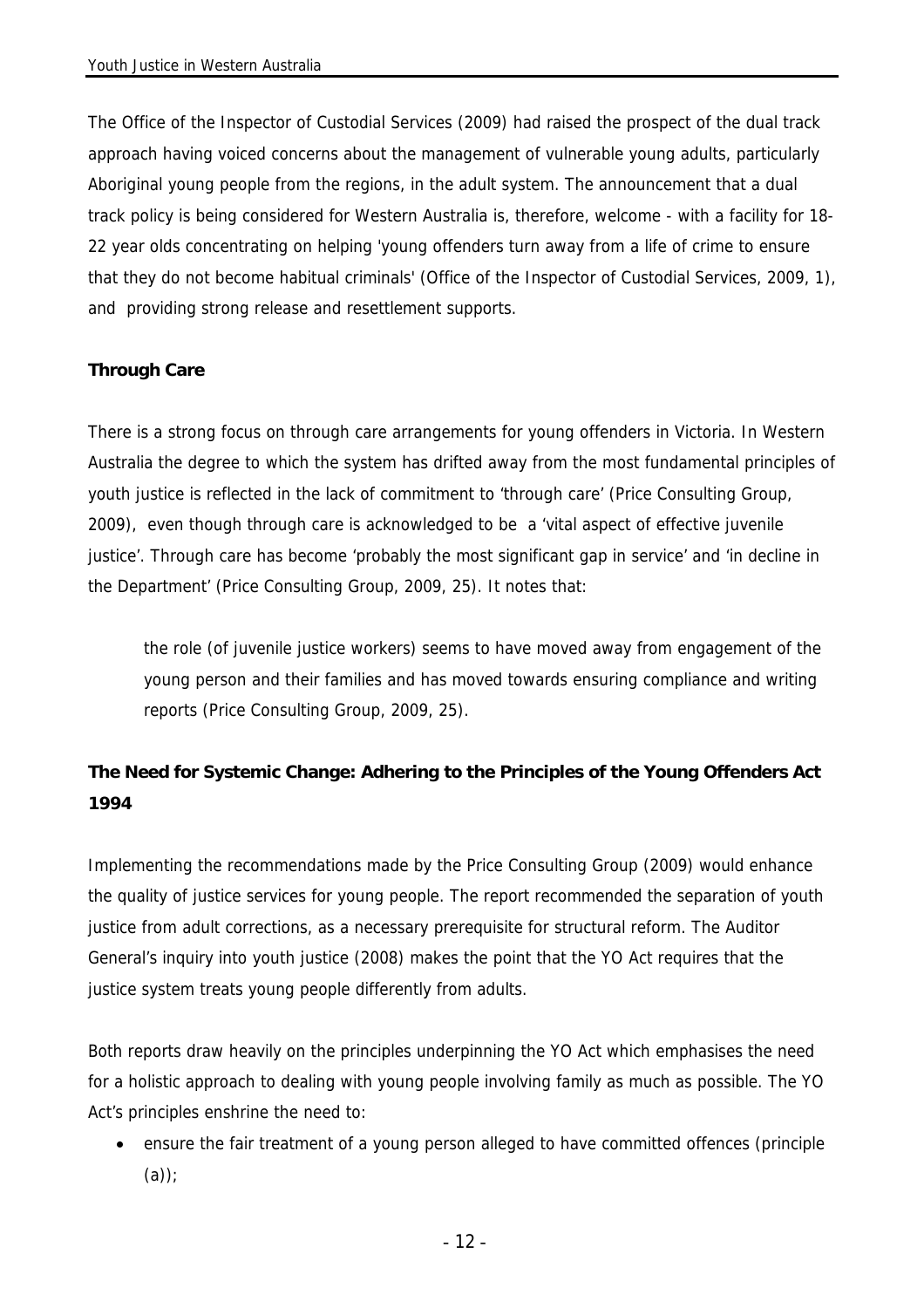- consider measures other than judicial proceedings for the offence (principle  $(q)$ );
- detain young people in custody only as a last resort and, for as short a time as is necessary (principle (h)).

Principle (m) has particular relevance in regards to youth justice in relation to Aboriginal young people:

(m) a young person who commits an offence is to be dealt with in a way that:

- (i) strengthens the family and family group of the young person;
- (ii) fosters the ability of families and family groups to develop their own means of dealing with offending by their young persons; and
- (iii) recognises the right of the young person to belong to a family.

These principles, which bear close resemblance to key principles of the *Children, Young Persons* and their Families Act 1989 (NZ), contrast sharply with the principles underpinning adult corrections, with its greater emphasis on individual 'responsibilisation', accountability, surveillance, risk management and the supervision of punishment.

There remains though the vexing problem of punishment as a goal of the Western Australian young offender legislation, which is in keeping with adult justice principles. Section 6 of the YO Act sets out the legislative objectives, which include:

(d) to enhance and reinforce the roles of responsible adults, families, and communities in —

- (i) minimising the incidence of juvenile crime;
- (ii) punishing and managing young persons who have committed offences; and
- (iii) rehabilitating young persons who have committed offences towards the goal of their becoming responsible citizens.

Youth justice principles, as espoused under children's rights principles are fundamentally at odds with notions of punishment. New Zealand offers a model of youth justice that does not espouse punishment as an aim of intervention and focuses on the need to advance the welfare of children, young people and family.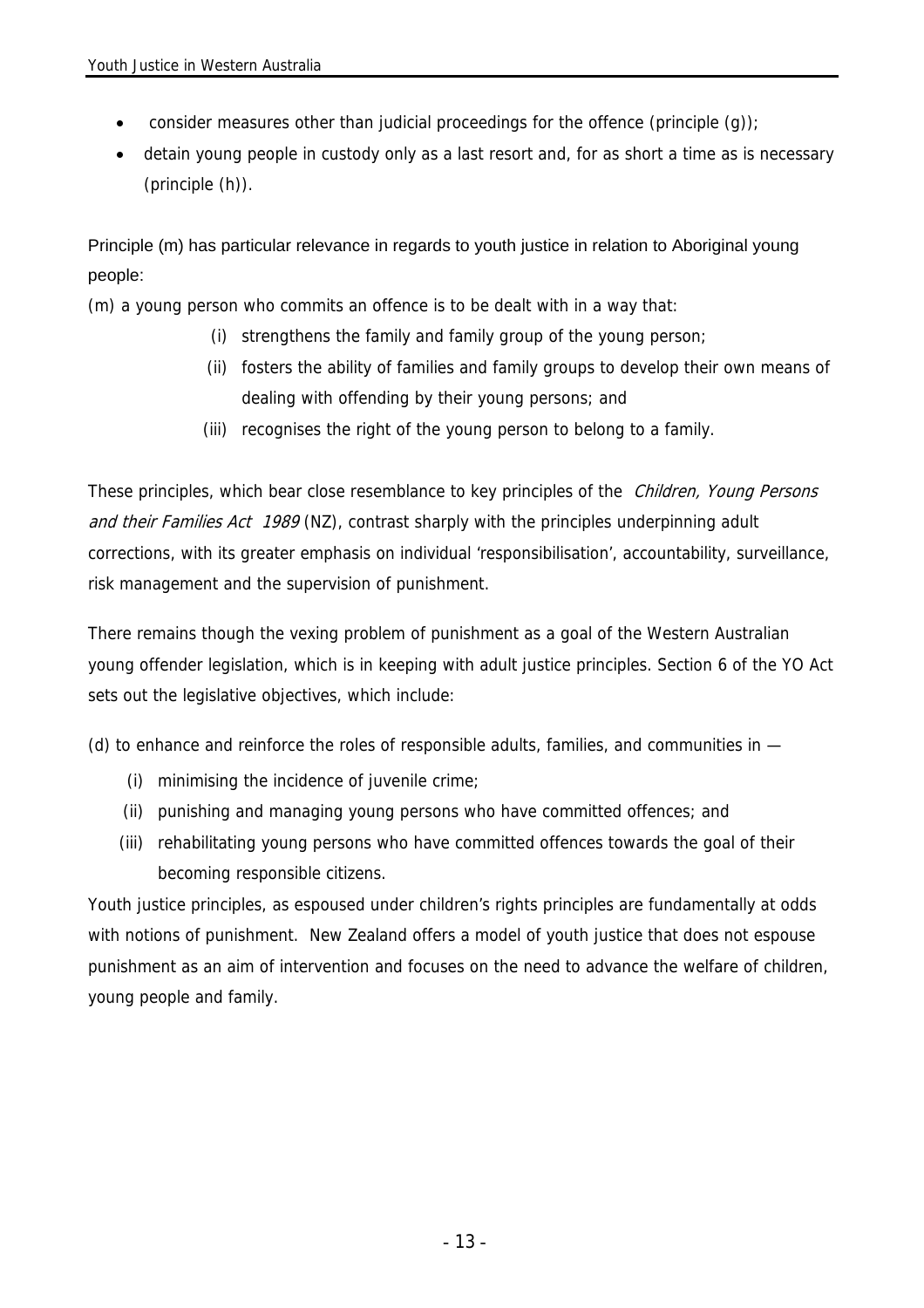#### **Good Practice: New Zealand**

Youth justice principles under the Children, Young Persons and their Families Act 1989 (NZ) are a good reference point in terms of practice. The principles apply to any person exercising powers conferred under the Act, including the police. The principles state that:

- (a) … unless the public interest requires otherwise, criminal proceedings should not be instituted against a child or young person if there is an alternative means of dealing with the matter:
- (b) the principle that criminal proceedings should not be instituted against a child or young person solely in order to provide any assistance or services needed to advance the welfare of the child or young person, or his or her family, whanau<sup>1</sup>, or family group:
- (c) the principle that any measures for dealing with offending by children or young persons should be designed—
	- (i) to strengthen the family, whanau, hapu, iwi, and family group of the child or young person concerned; and
	- (ii) to foster the ability of families, whanau, hapu, iwi, and family groups to develop their own means of dealing with offending by their children and young persons:
- (d) the principle that a child or young person who commits an offence should be kept in the community so far as that is practicable and consonant with the need to ensure the safety of the public:
- (e) the principle that a child's or young person's age is a mitigating factor in determining—
	- (i) whether or not to impose sanctions in respect of offending by a child or young person; and
	- (ii) the nature of any such sanctions:
- (f) the principle that any sanctions imposed on a child or young person who commits an offence should—
	- (i) take the form most likely to maintain and promote the development of the child or young person within his or her family, whanau, hapu, and family group; and
	- (ii) take the least restrictive form that is appropriate in the circumstances:
- (g) the principle that any measures for dealing with offending by children or young persons should have due regard to the interests of any victims of that offending:
- (h) the principle that the vulnerability of children and young persons entitles a child or young person to special protection during any investigation relating to the commission or possible commission of an offence by that child or young person.
- 1. Whanau is a Maori term meaning family.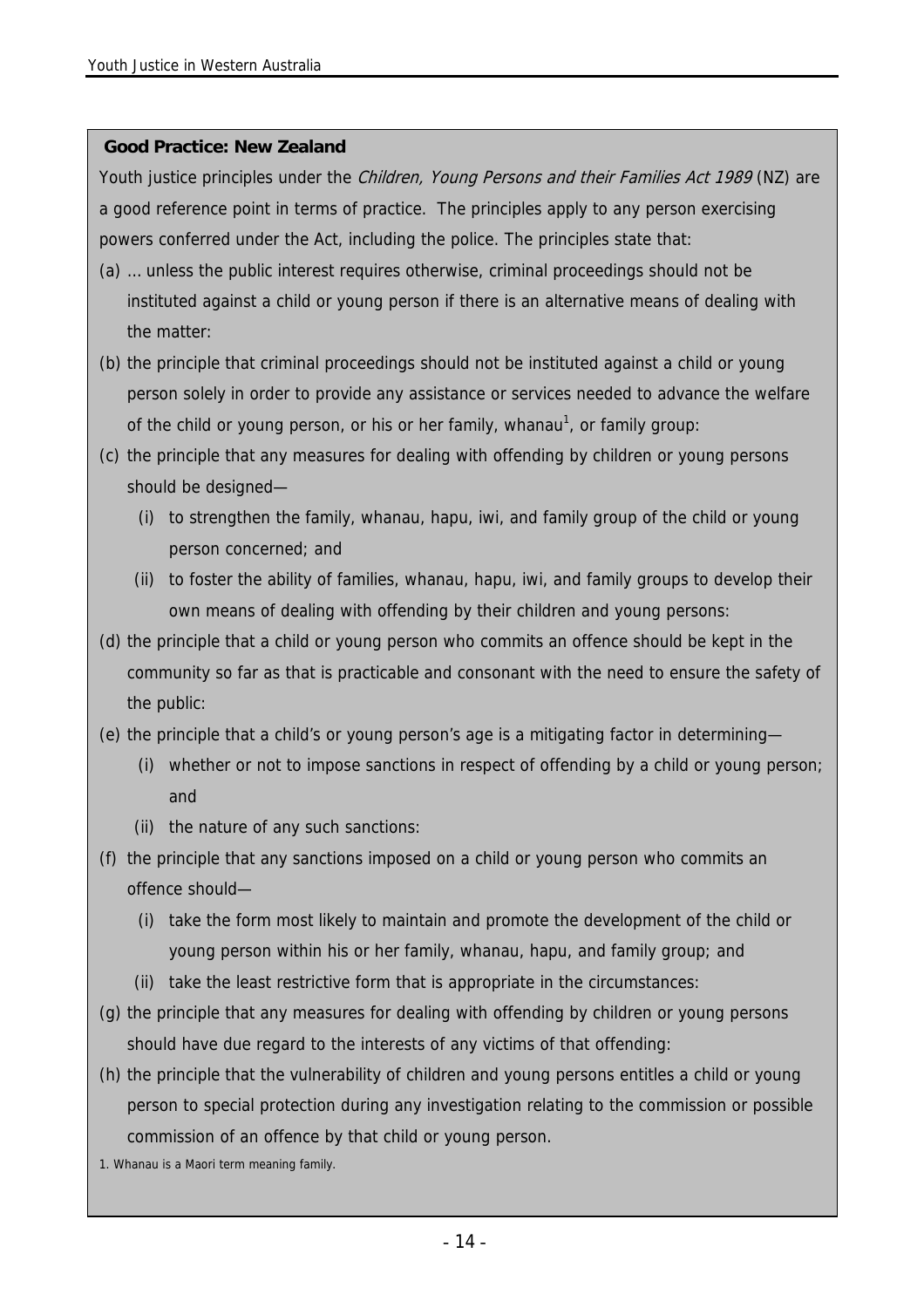### **Gate-keeping and Gatekeepers**

Children's due process rights in the justice system do not begin once a child has been placed before the court but are triggered at the point of first contact between the justice system and the young person – that is, the police. The police are the system's gatekeepers and principle decision makers. Actions police take affect a person's fundamental freedoms. The actions of the police need to be as rigorously constrained within a rights framework as the court and trial stages (Blagg and Wilkie, 1995, 1997).

Children are vulnerable to rights abuses at the point of contact and require special measures in light of their comparative vulnerability, lack of maturity and ignorance of the law. The police carry the burden of ensuring that children's rights are respected, as Naffine writes:

…children should be able to possess rights, in particular the rights to have their interests protected, which do not depend on their ability to invoke them (Naffine, cited in Blagg & Wilkie, 1995, 10).

Because around nine out of ten children plead guilty when arriving in court, they forgo procedural due process rights, including the opportunity to challenge police actions and decisions. So, while police often point to the fact that their actions are covered by the law, the law, in reality, rarely concerns itself with the exercise of police powers as it relates to the treatment of children and young people. Current gate-keeping practices must be reviewed and brought into line with best practice standards. Legislation in Western Australia governing the rights of children and young people is weak in comparison with other states.

#### **An Emphasis on Diversion**

The Police need to be aware that arrest should be a sanction of last resort. In New Zealand, under the Children, Young Persons and their Families Act 1989, every enforcement officer who arrests a child or young person without warrant has to provide a written report to the Commissioner of Police within 3 days of making the arrest, stating the reason why the child or young person was arrested. Furthermore, the rules governing the arrest, interrogation and detention of young people are clearly embedded in the legislation. The principles of YO Act state: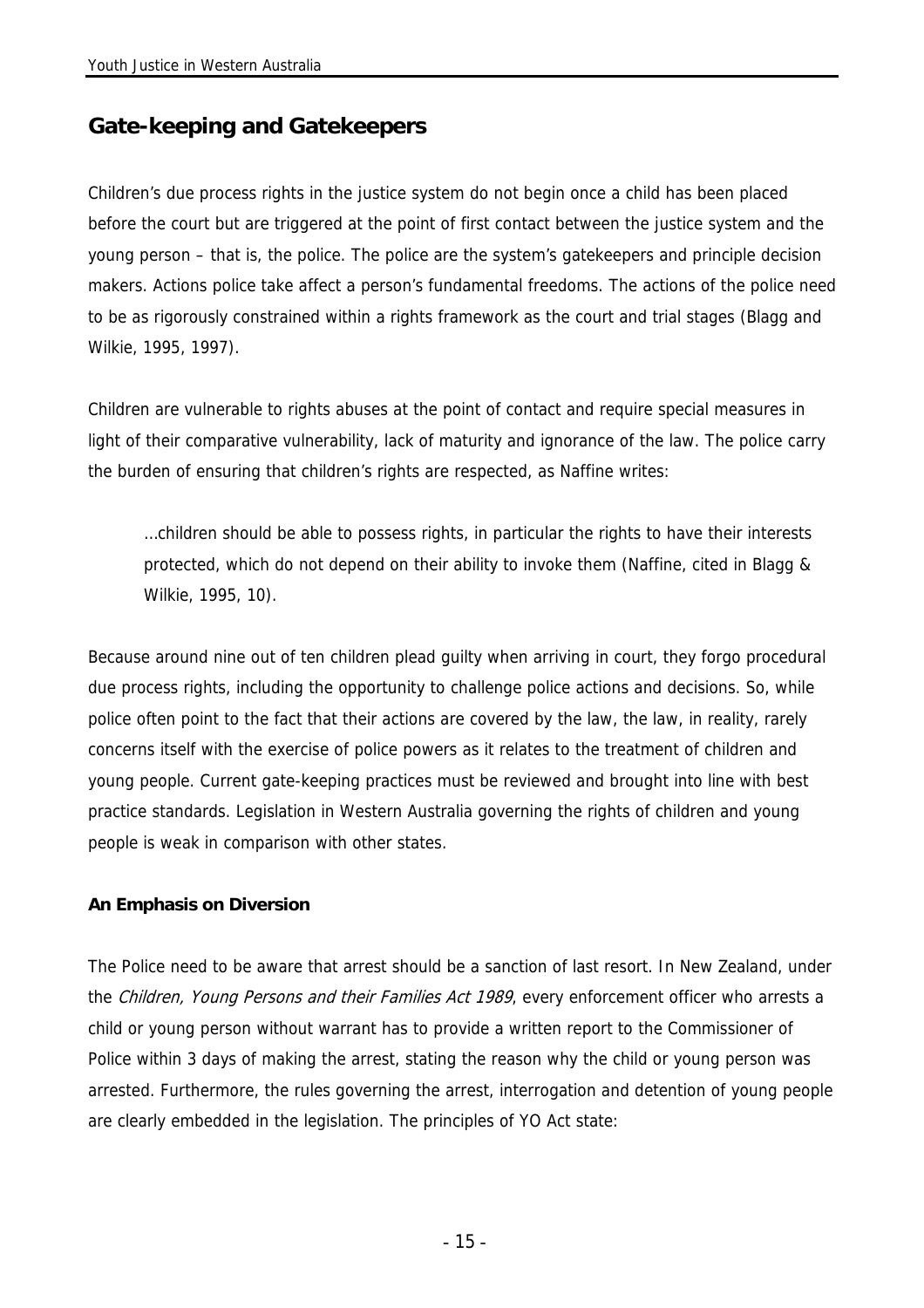- 7(a) there should be special provision to ensure the fair treatment of young persons who have, or are alleged to have, committed offences;
- 7(b) a young person who commits an offence is to be dealt with, either formally or informally, in a way that encourages the young person to accept responsibility for his or her conduct;
- 7(g) consideration should be given, when dealing with a young person for an offence, to the possibility of taking measures other than judicial proceedings for the offence if the circumstances of the case and the background of the alleged offender make it appropriate to dispose of the matter in that way and it would not jeopardize the protection of the community to do so;
- 7(h) detaining a young person in custody for an offence, whether before or after the person is found to have committed the offence, should only be used as a last resort and, if required, is only to be for as short a time as is necessary.

#### **Police Operational Guidelines**

The Western Australian Office of the Director of Public Prosecutions, in the Statement of Prosecution Policy and Guidelines 2005, acknowledges that special considerations apply to the prosecution of juveniles. It is stated that, 'The longer term damage which can be done to a juvenile because of an encounter with the criminal law early in his or her life should not be underestimated'.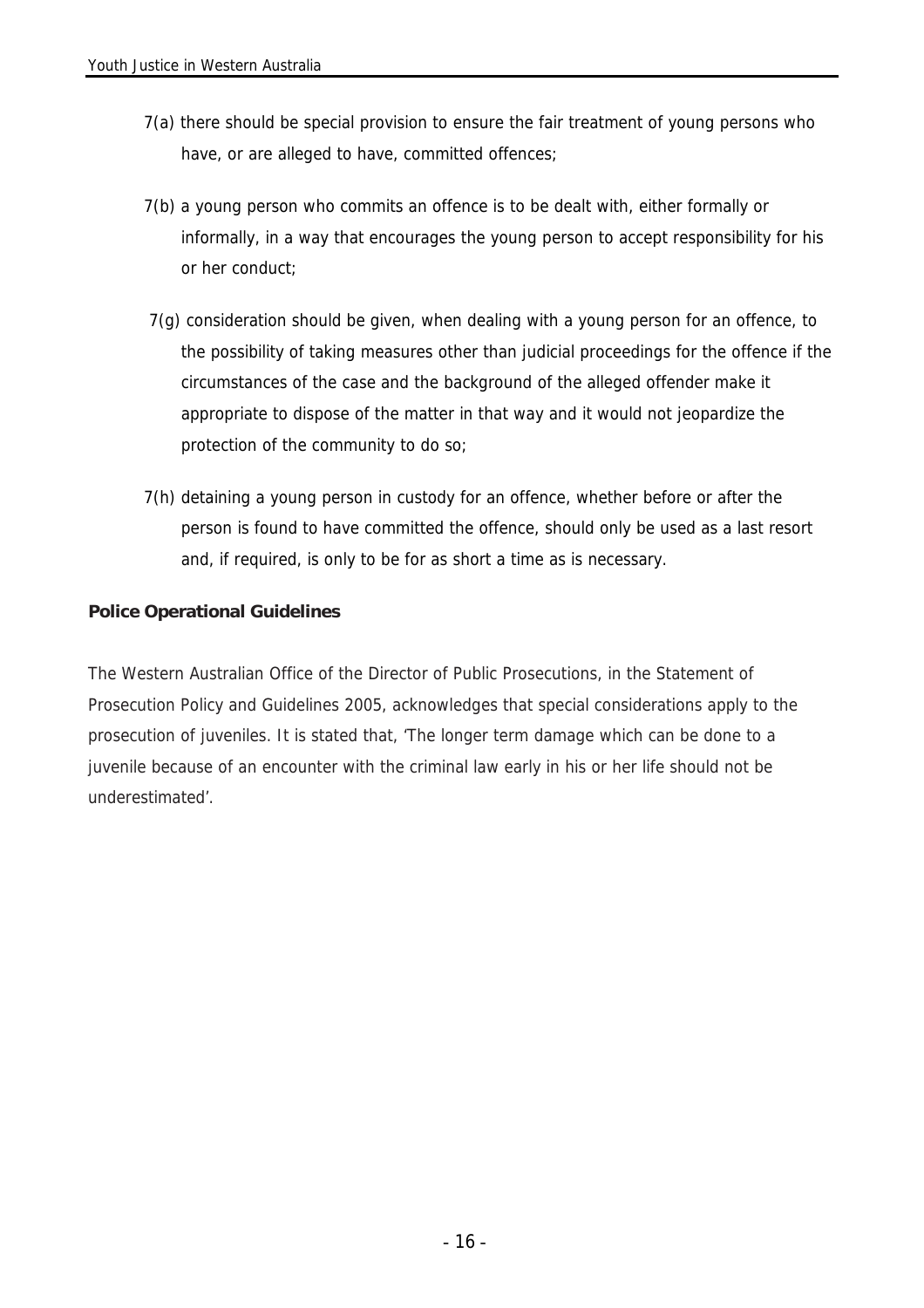The Law Reform Commission of Western Australia provides this example.

In May 2005 a young Aboriginal boy from Onslow was detained in custody for 12 days for attempting to steal an ice cream. After being arrested by a police officer and refused bail, the boy was driven in police custody for 300 kilometres to Karratha where he spent the night in the Karratha police station. After appearing before two justices of the peace he was remanded in custody and taken by aeroplane to a Perth juvenile detention centre (at a cost to the public purse of \$10,000). Although the young boy was subject to a conditional release order (in respect of a previous offence) imposed by the President of the Children's Court, it was stressed by his defence counsel that the police failed to exercise their discretion in the boy's favour in a number of ways: he was arrested rather than served with a notice to attend court; he was remanded in custody rather than being released on bail; and he was formally charged rather than cautioned or referred to a juvenile justice team – all for an offence that does not include imprisonment as a penalty. When he was finally dealt with by the President of the Children's Court in Perth the boy was released with no further punishment (Law Reform Commission, 2006 240).

The problem lies in the fact that the key point of reference for the police is not the YO Act itself but the highly discretionary Police Operational Manual, viewed by police as guidelines rather than rules. The Police Operational Manual states that the police have adopted 'the concept of diversion as an appropriate option for dealing with the majority of juvenile offenders' (Operational Manual, JV-1.1). As noted, however, this is weakly enforced as the Manual goes on to state that any option will 'be left to the discretion of the member concerned'. In relation to referral to Juvenile Justice Teams, decisions regarding bail and similar diversionary options the focus is on 'may' rather than 'must'.

The Law Reform Commission of Western Australia notes:

Although there are some legislative and policy guidelines in relation to police diversion it has been observed that the emphasis is on 'may' rather than 'must' and that police do not consider that they are bound by police guidelines (Law Reform Commission, 2006, 240).

In the UK, like New Zealand, the Codes of Practice governing the treatment of suspects, especially vulnerable groups such as children, are appended to the legislation (Police and Criminal Evidence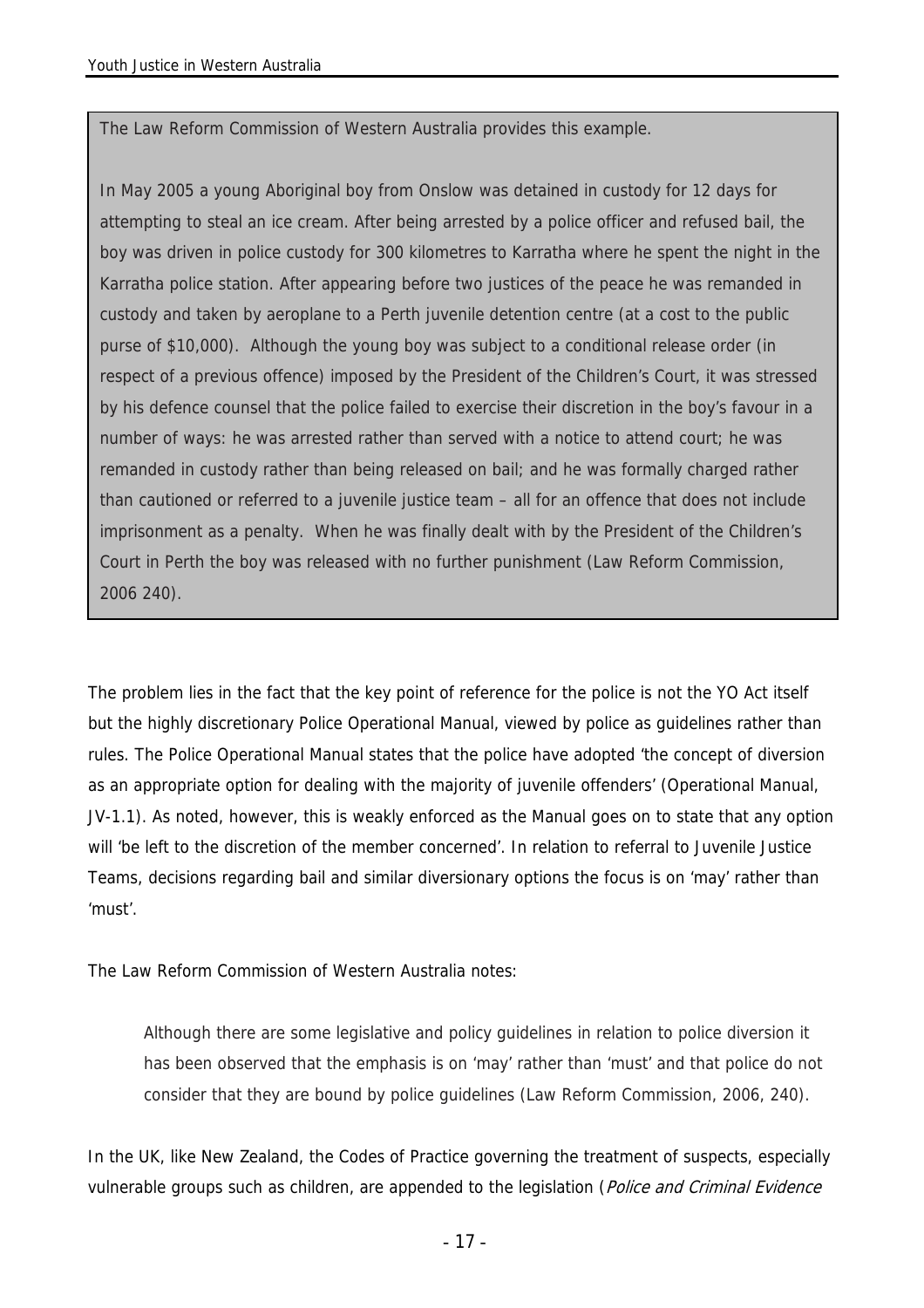Act 1984), giving the Codes of Practice the force of law, and making the infraction of the codes a disciplinary offence. In other states police options when deciding whether to proceed by arrest or by issuing a notice to attend are clearly spelled in relevant legislation. Section 42 of the YO Act provides that, unless inappropriate, a notice to attend court is the preferred option. The Operational Manual provides that a police officer may arrest a young person for a scheduled offence if the offence is serious, if destruction of evidence is likely, if it will prevent a further offending; if it will ensure attendance at court, or if there is no other appropriate course of action. These guidelines should be given the force of law and placed in the legislation rather than in the 'guidelines' only Operational Manual.

In Western Australia discretionary powers reside with the arresting officer, with little, or no, review by senior officers. Senior police are aware of this tendency towards 'tunnel vision' and are involved in reforms to the system intended to reduce the police 'stake' in prosecution to a more forensic rather than prosecutory one. Under the 'Frontline First' approach police want to get out of functions that do not fit with what the police determine to be 'core business'. Police intention is to transfer prosecutor services to the DPP or some new prosecutory body modeled on the Scottish system, where responsibility rests with a Procurator Fiscal<sup>[4](#page-19-0)</sup>. This may signal a decline in the highly adversarial 'win or lose' mentality that has informed not only police culture but also that of the work of defense lawyers in Western Australia (Crime Research Centre, 2006). This culture is only very slowly changing. There needs to be a shift in police culture away from the view that a 'successful' conviction is the principle measurement of endeavour.

#### **Secondary Screening**

 $\overline{a}$ 

The key lesson here is that the arresting officer should not make the final decision to prosecute a young offender and that there needs to be a number of opportunities for further screening of cases and referral to less intrusive alternatives. There is a need for a secondary screening process. In the first instance, action should only be taken against children when a senior officer agrees. In New Zealand and Victoria there are specialist youth sections in the police. Part of their role is to

<span id="page-19-0"></span><sup>4</sup> A procurator fiscal is essentially a public prosecutor in Scotland also carrying out some of the investigatory functions done by the coroner in other jurisdictions. For the majority of offences the procurator fiscal present the cases for the prosecution in the lower (Sheriff's) courts and District Courts. The Procurator Fiscal has a great deal of discretion as to whether to proceed with prosecutions. The procurator is also involved in the Children's Hearing System *(Children (Scotland) Act 1995)*. The system is basically welfare driven. Children under 16 are only considered for prosecution in court for serious offences such as murder, assault which puts a life in danger or certain road traffic offences which can lead to disqualification from driving. In cases of this kind the Procurator Fiscal has to decide if prosecution is in the public interest.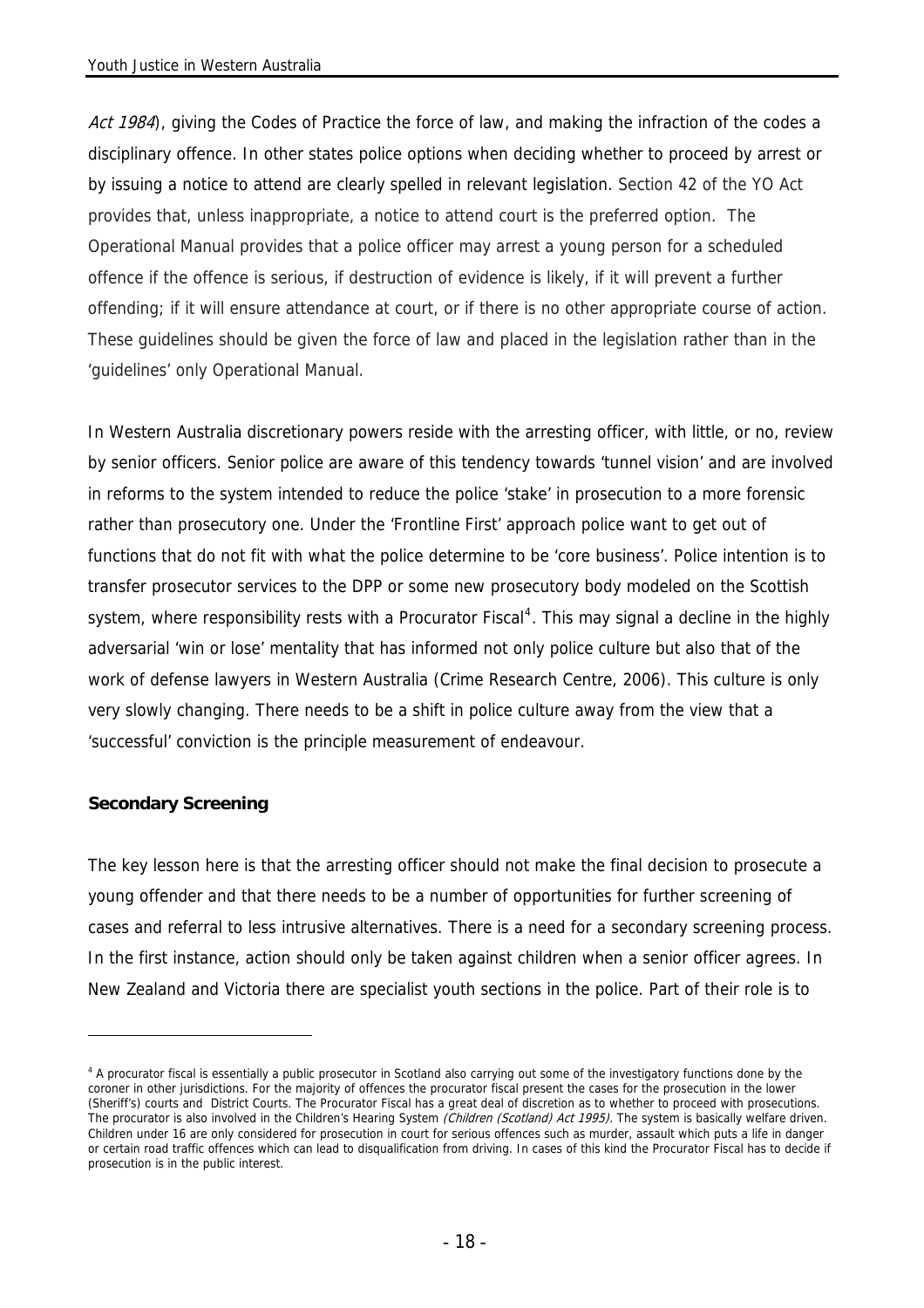gate-keep entry into the system – they can discontinue prosecutions where they believe prosecution is not warranted.

Victoria police's approach to working with young people in general is coordinated and managed through a very active and well resourced Youth Affairs Office which has responsibility for leading policies around the reduction of repeat offending, youth victimisation and increased diversion from the system. Establishing a specific Youth Affairs portfolio has been resisted by the West Australian police since the idea was first mooted by the State Government Advisory Committee for Young Offenders in 1991 – as part of the package of measures which established the Juvenile Justice Teams.

In New Zealand, cases involving young people have to be referred to a Youth Justice Coordinator by police who will convene a diversionary family group conference (FGC) under the Act. If the police attempt to circumvent the process by arresting the child and placing him/her before the court, the court itself is compelled to refer the matter to an FGC, except in extremely serious cases. These screening mechanisms have ensured that only around 20% of cases involving contact between police and young people in New Zealand end up in court – the majority of these are then dealt with through a Family Group Conference, with the courts acting as a 'backstop' (McElrea, 1996).

#### **The Juvenile Justice Teams**

Internationally, there has been a growing awareness of the benefits of diversion from the formal justice system and an interest in restorative forms of justice. Restorative justice holds that the goal of justice should be to repair harm, rather than inflict punishment, and has provided 'an important counterweight to traditional retributive methods' (Cunneen 2008, 44). Aboriginal young people have not benefited to the same extent as non-Aboriginal young people from diversionary initiatives and restorative justice. The impact of restorative justice has been uneven and may itself have had the unintended consequence of contributing to the steady bifurcation in Australian youth justice practices, with non-Aboriginal young people benefiting from diversionary restorative conferencing and Aboriginal young people being channeled into the more punitive reaches of the system (Cunneen, 2008; Cunneen and White, 2008; Blagg; 2008; Polk, Alder, Muller and Rechtman, 2003).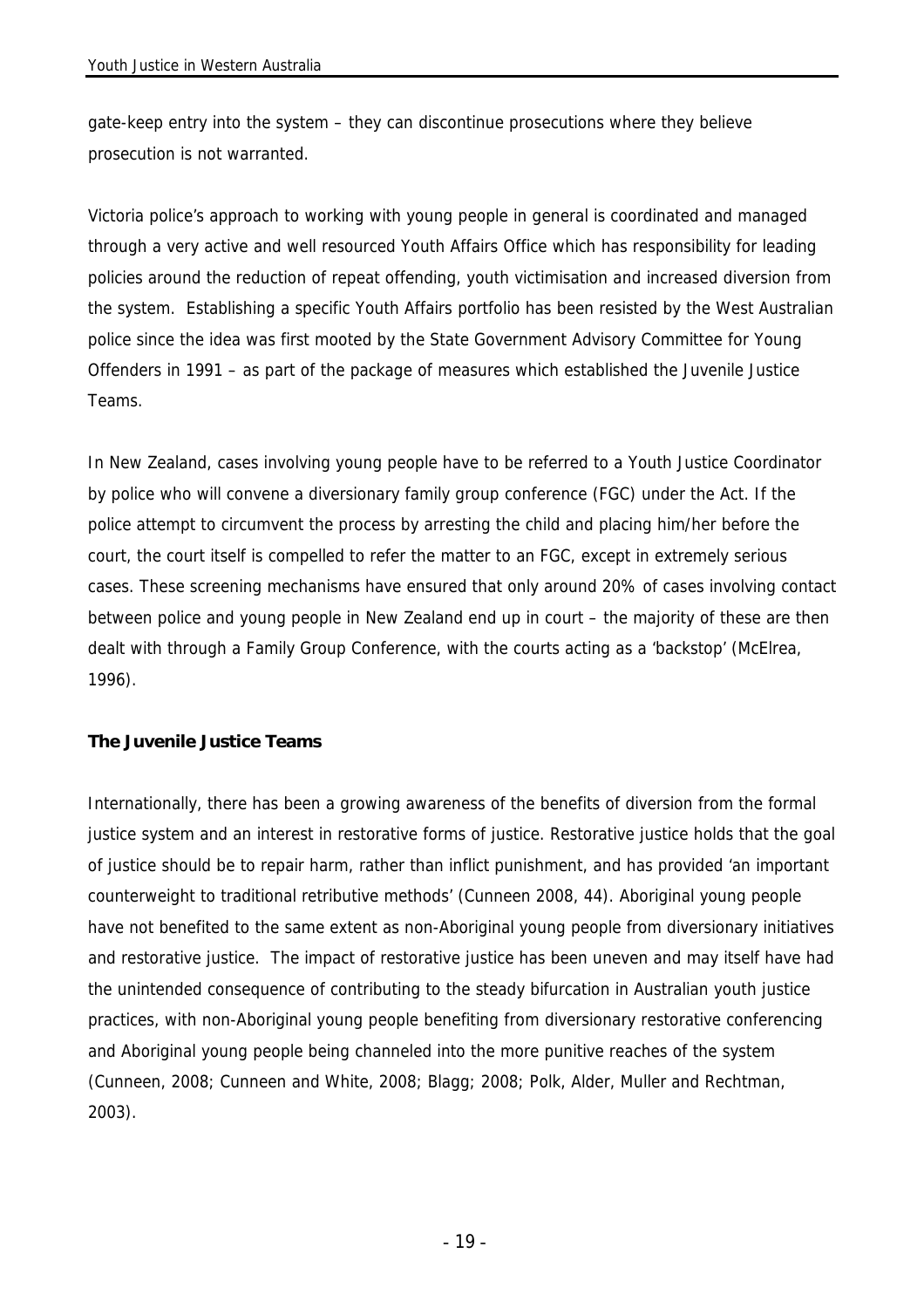#### **Flagging police enthusiasm for Juvenile Justice Teams**

A report by the Auditor General of Western Australia in 2008 noted the overall rate at which police were directing young people away from court had declined significantly (by 13% since 2003). While this could largely be attributed to the fact that some road traffic offences had recently been made scheduled offences, the report also noted a reduction in police referrals to Juvenile Justice Teams (JJTs), which are a key alternative to court under the YO Act. The JJTs had been Western Australia's flagship initiative in the areas of restorative justice, enhanced inter-agency cooperation and diversion from the criminal justice system. The JJTs represented Western Australia's investment in principles of restorative justice at a time when most states and territories were establishing diversion based restorative justice programs (Daley and Hennessy, 2001).

The JJTs were rolled out as part of the YO Act. The Auditor General's (2008) examination of youth justice points to a declining police commitment to JJTs with 'frontline police' reporting that they had 'become less inclined to refer young people to juvenile justice teams' (Auditor General, 2008, 32). The report notes that:

Referrals had dropped from a high point in 1998 when they referred young people around 2,650 times. This number has steadily declined to around 1 600 police referrals eight years later (Auditor General, 2008, 32).

Police referrals to JJTs decreased since 2003 in 12 of 14 police districts with four districts reducing by more than half. Only two metropolitan districts had 'experienced consistent or increasing levels of police referral' during the same period. Tellingly, recruits were only receiving 2-3 hours training on the JJTs, with no follow up. Even in the early 1990s concerns were expressed regarding the disappointing lower rates of referral to JJTs for Aboriginal young people (Blagg and Ferrante, 1995). Reduced police enthusiasm was also reflected in the fact that, in some districts, police were leaving it to the courts to refer young people to JJTs. Data revealed that 'court referred juvenile justice teams had increased by an amount equivalent to the decrease in police referred juvenile justice teams' (Auditor General, 2008). Confusion about the purpose of the teams, and lack of commitment to the diversionary principle where Aboriginal young people are concerned, was captured in a statement by a juvenile justice worker in Carnarvon who told researchers, 'when police have evidence they charge, if the evidence is weak they refer to JJT, if there is no evidence they caution' (Roberts, Indermaur, Blagg and Clair, 2007).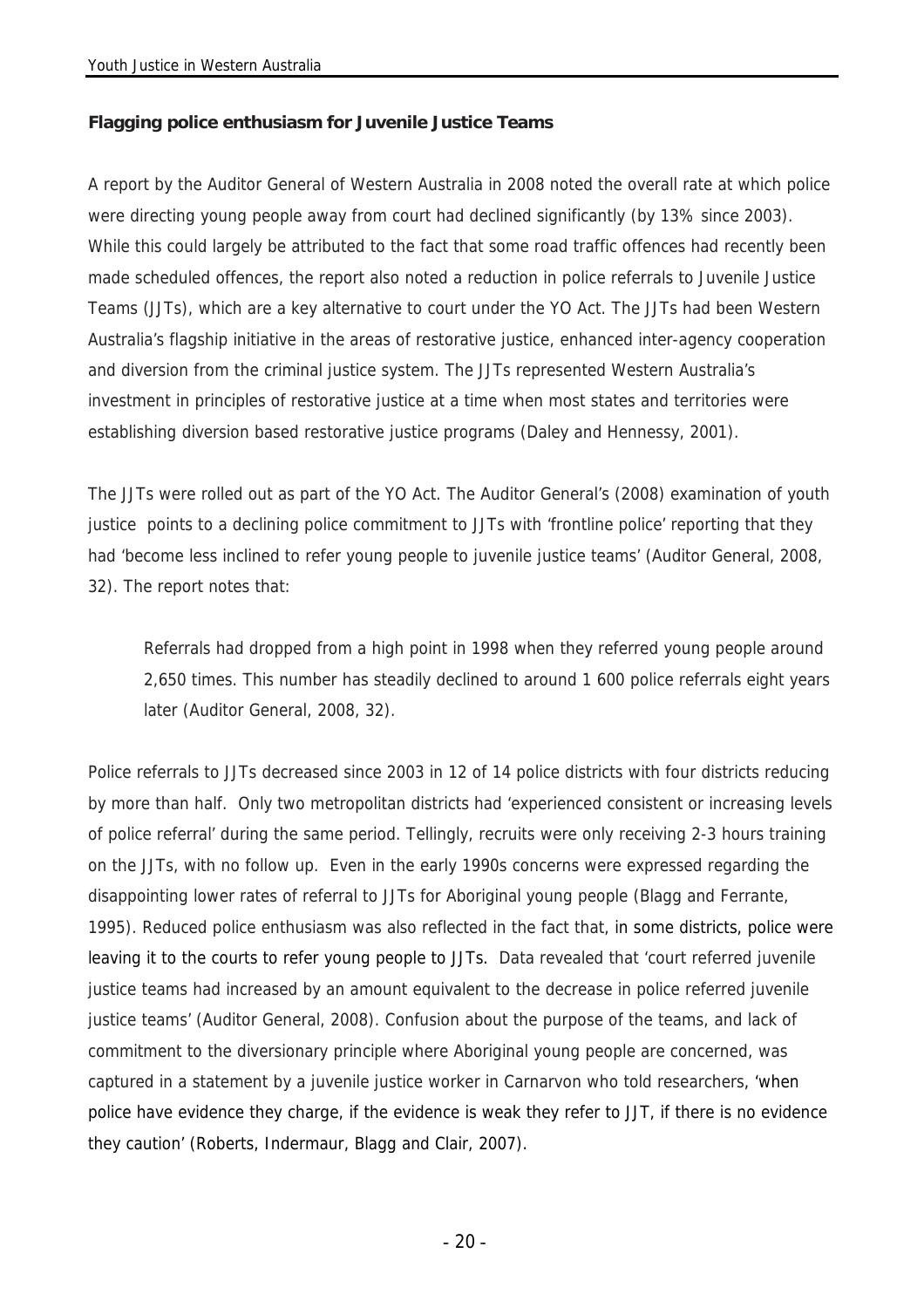$\overline{a}$ 

The Auditor General concludes that the JJTs are not working well, or as intended, particularly in terms of: the targeting of intended groups; long delays between a young person's referral to a JJT and the eventual meeting; inadequate monitoring of JJT action plans, and; victims of crime not always being provided with the opportunity to participate. The Auditor General made a suite of recommendations designed to improve the JJT system. These focus on ensuring that police fully apply the YO Act provisions which require them usually to refer young people who have not previously offended to the JJTs, and Department of Corrective Services to improve the JJT program, by improving timeliness, and ensuring that action plans support the young person's rehabilitation and address the nature and causes of their offending. The recommendations also call for improved support for victims of crime.

A more radical option, should these reforms not bear fruit in terms of increased use of the current diversionary mechanisms, would be to encourage the police to focus on an improved cautioning scheme and creating a more specialised court referred restorative conferencing model, along the lines of Victoria<sup>[5](#page-22-0)</sup>, essentially abolishing the JJT system. This is a radical step and there is some evidence that, given a collegiate rather then adversarial environment, good inter-agency support, and community resources for referral on – JJTs can be effective in raising the rate of diversion.

There needs to be renewed commitment from the key agencies involved to support the JJTs and to ensure participating workers have a sound knowledge of the purposes of the teams. There also needs to be a fresh set of Best Practice Standards with an evidence base constructed from experiences in the state and from other jurisdictions – such as New South Wales, New Zealand and Victoria. Restorative Justice conferencing is labor intensive and the outcomes of conferences in terms of commitments by offenders and families are sometimes on a par with high tariff disposals such as community service. It is imperative therefore that entry to JJTs is also subject to rigorous gate-keeping. The best method for ensuring that only appropriate cases are referred to JJTs is by encouraging police to caution young people. More police may take this route if they have confidence that something will be done to change the young person's behaviour.

<span id="page-22-0"></span><sup>5</sup> The Youth Justice Group Conferencing project in Victoria is operated by the non-government sector: Jesuit Social Services Melbourne in the metropolitan area; Anglicare in a number of regional centers. The program is intended to be a joint venture between these service providers and the Children's Court of Victoria, Victoria Police, Victoria Legal Aid and the Department of Human Services. With the introduction of the Children, Youth and Families Act 2005 the Children's Court may defer sentence and order a group conference under section 415 of the Act.5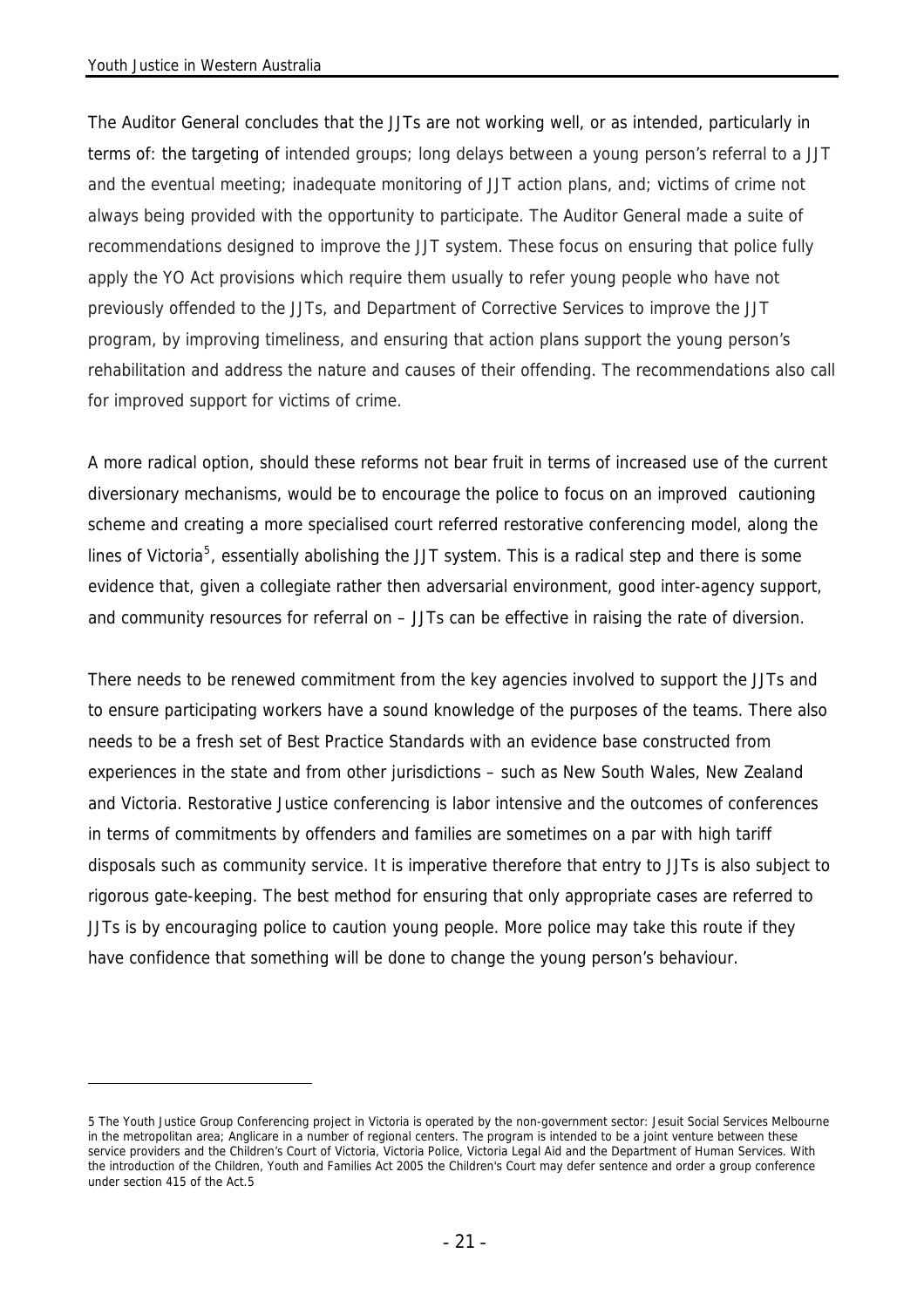#### **Confidence in Cautioning**

All effective youth diversionary systems are underpinned by some system of informal warnings and cautions by the police. The 'parsimony' principle dictates that diversionary conferencing should not be used when a caution or warning could be equally as effective. Court should not be considered if a referral to diversionary conferencing is more appropriate. In some instances the police may consider a simple verbal warning – perhaps accompanied by a meeting with family. In other instances the police may wish to employ their discretion to caution but need reassurance that some action will be taken to influence the young person's lifestyle, attitudes and behaviour. Some police officers have also argued that their hands are sometimes tied when dealing with Aboriginal young people because they may not admit to an offence, or not comment, making them ineligible for the cautioning – a consequence, perhaps, of the 'adversarial' approach mentioned earlier. They also mentioned lack of interest by family in the child's behaviour – and inability to track family down.

We could learn from a highly successful scheme in Victoria which has increased the rate of diversion for Koori young people (see below).

It should be borne in mind that any intervention with Aboriginal young people will be strengthened by involvement of appropriate Elders from within the child's community. Cautioning may have more credibility for young people if it is supported by the Aboriginal community. In 2006 the Law Reform Commission of Western Australia proposed amendments to Part 5 of the YO Act encouraging police to allow a 'respected member of the young person's community' to administer a caution (Proposal 38, Law Reform Commission of Western Australia, 2006, 242). This is common practice in Victoria where Aboriginal Community Liaison officers and Aboriginal community representatives on Community Justice Panels routinely participate in the cautioning process.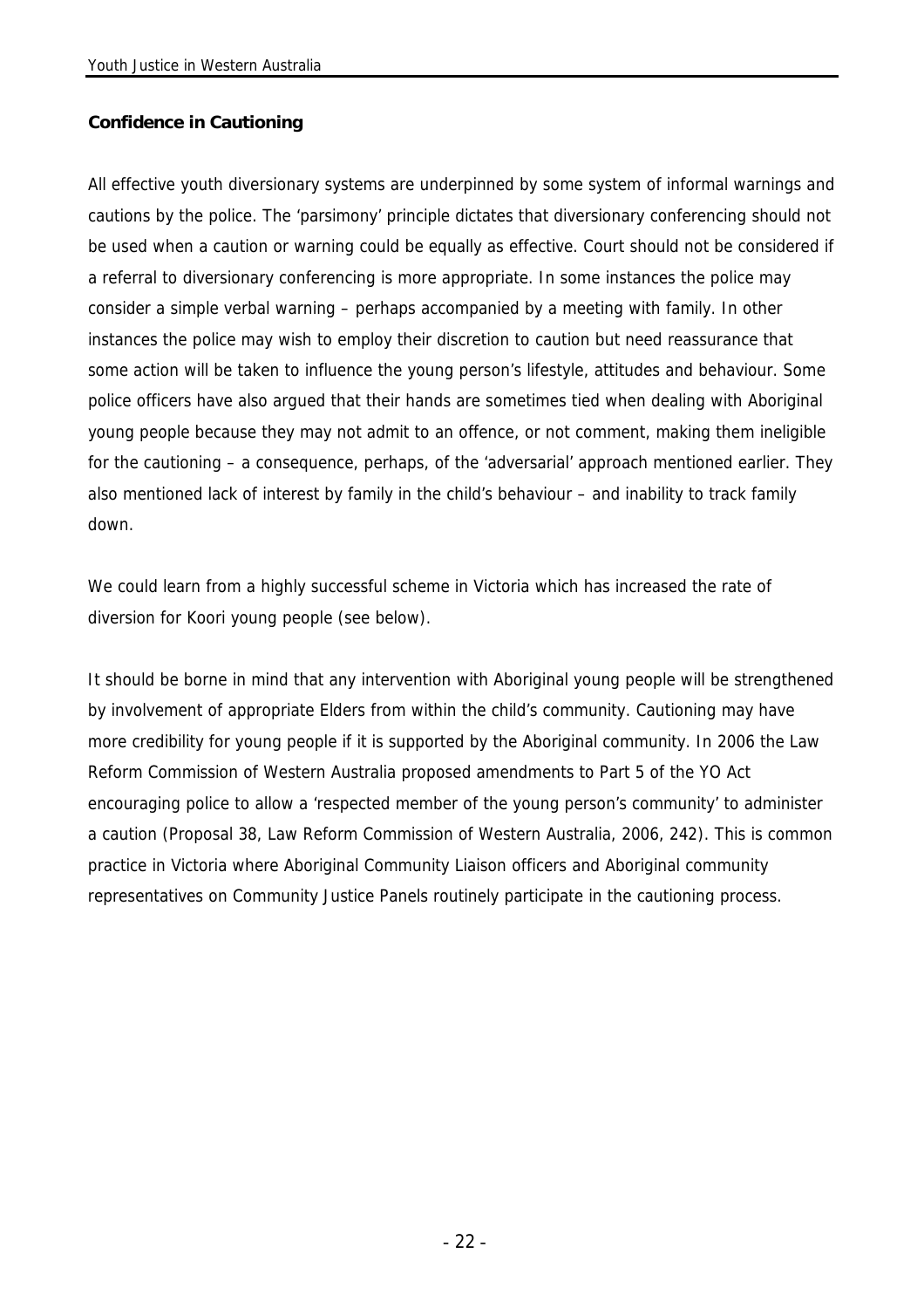#### **Good Practice: The Police Cautioning and Koori Youth Diversion Program**

This program builds on the research indicating that cautioning can be an effective deterrent for minor offenders and that recidivism rates are lower than for young people who go further into the system. While Victoria has tended to have much lower rates of arrest and imprisonment of Aboriginal young people than other states, there have, nonetheless, been concerns that Koori young people are not being cautioned and diverted at a rate similar to the non-Koori population. The Police Cautioning and Koori Youth Diversion Program (PCKYD) was established to improve justice outcomes by increasing the participation of the Koori community and improving relations between the police and the Koori community. The program took into account police concerns about the 'No comment' interviews, inability to contact parents and lack of adequate follow-up which, it was claimed, had inhibited police cautioning of Koori young people. The follow up component to the cautioning program involved a network of diversionary services and a mapping of gaps in services for Koori young people as well as the involvement of the police and community members in follow up meetings and programs based on recommendations made at the time of the caution.

Essentially this program coordinates relevant community members and local services…to ensure that each youth has a number of resources subsequent to receiving the caution. Each program is individually tailored, based on consultation with the youth, family and other relevant individuals (Victoria Aboriginal Legal Services Co-operative Limited 2009, 7).

The PCKYD Program is currently being implemented in different forms by the New South Wales Police, ACT Police, Australian Federal Police and South Australia Police and should be considered for implementation in Western Australia.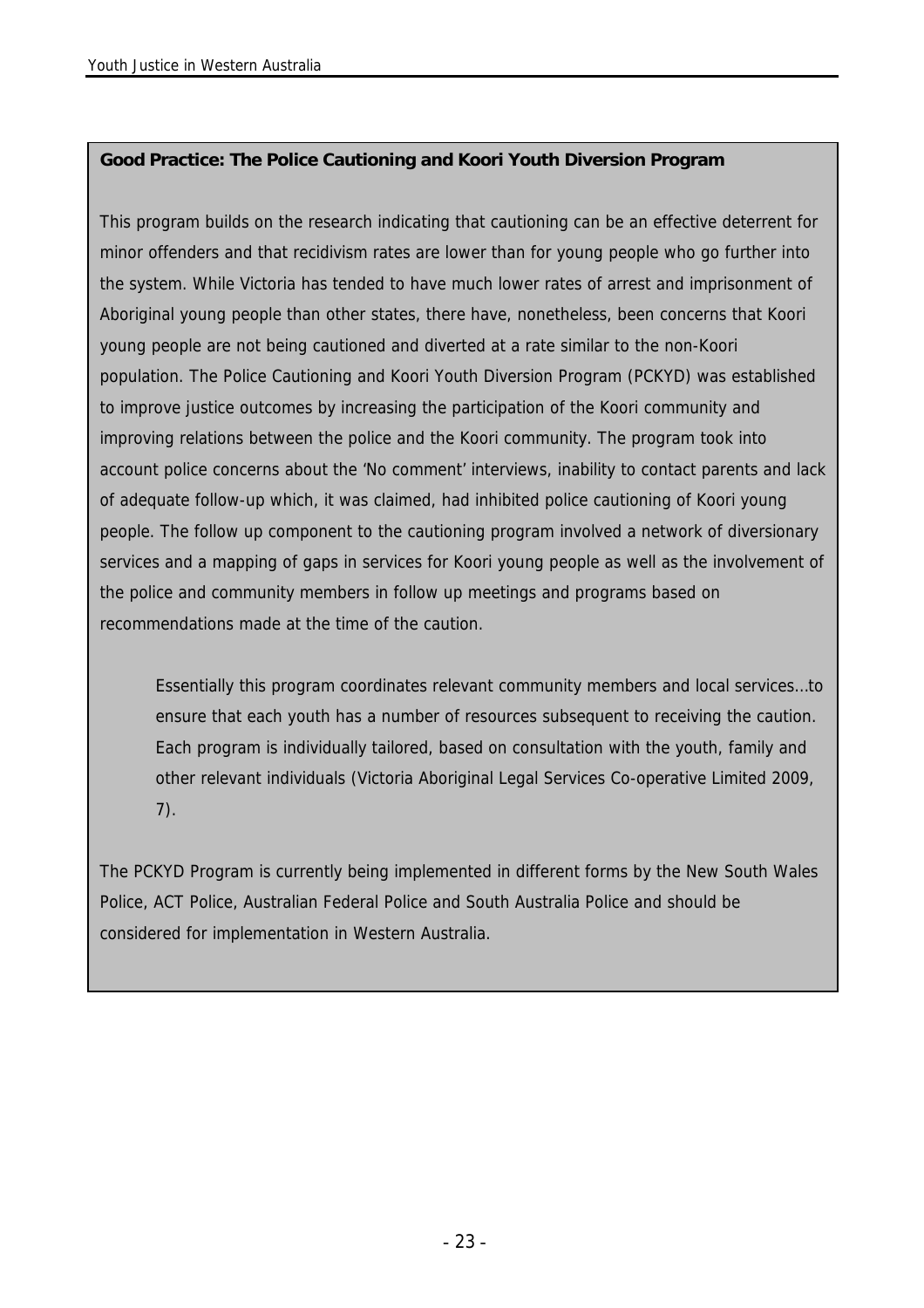### **Regional Developments**

The situation in regional areas of Western Australia has been a source of concern for several years. There have, however, been a number of promising recent innovations designed to improve services. Initiatives such as the Regional Youth Justice Services have emerged in response to criticisms made in both the Price Consulting Group and the Auditor General's reports regarding the fragmented and ad hoc nature of services for young offenders and families. Before looking at promising initiatives a 'snapshot' from the Kimberley reveals the challenges that still lie ahead in terms of delivering a holistic service to Aboriginal communities.

#### **A Snapshot from the Kimberley: Justice by Geography and Structural Racism**

A 2004 report by the Office of the Inspector of Custodial Services described Roebourne, Eastern Goldfields, Broome and Greenough prisons as the 'poor relations' of the custodial system. Correctional services in 'Aboriginal prisons' outside the metropolitan centre tend to be of an inferior quality and generally 'impoverished'. This could equally have been said in relation to community based juvenile justice under corrections. A series of reports by the Inspectorate have pointed to a form of 'structural racism' in Aboriginal prisons. Structural racism exists when a range of inadequate and substandard conditions predominate that would not be tolerated if the predominant population were from the mainstream racial group. It is possible to argue that a form of structural racism has existed in relation to youth justice for regional and remote Aboriginal communities.

#### **Justice by Geography**

Aboriginal children and young people in parts of the state, such as the Pilbara, Eastern Goldfields and the East Kimberley are subject to a form of 'Justice by Geography'. Their location determines the quality and consistency of the services they receive. There have been a number of issues raised in the Kimberley area demonstrating that Aboriginal young people in the region receive an inferior service in comparison with the metro area.

- Young Aboriginal people do not appear to get the same access to diversionary options as other young offenders in more urbanised areas. Aboriginal young people are fast tracked though the system and miss out on whatever diversionary initiatives exist.
- Constant changeover in, and lack of, personnel in areas such as the East Kimberly means poorer outcomes for young people. Consequently there is sometimes, despite the best efforts and intentions, lack of knowledge of programs available (of which there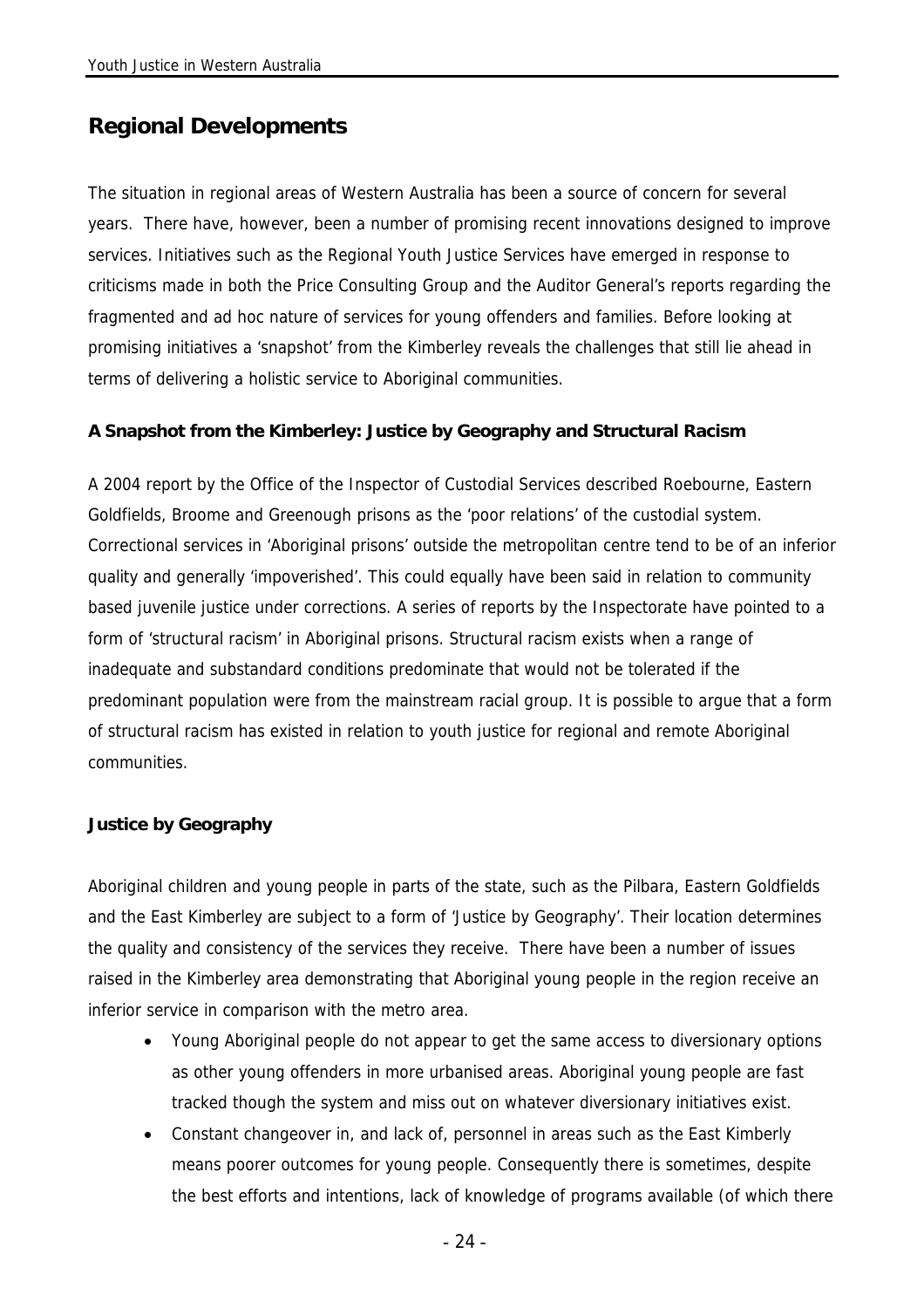are very few anyway) and little familiarity with local law and culture. Conversely, communities themselves find it hard to build relationships with key workers and there is no consistent community engagement strategy. Juvenile Justice Officers are not properly resourced to supervise offenders on their case loads, leading to errors and burn out.

- Unnecessary remands in custody and transportation of Aboriginal young people: the recent Ward and Sandfire cases alert us to the dangers inherent in transporting over long distances. In the Kimberley children as young as 12 have been transported considerable distances and then remanded in custody. Remands in custody result in young people being detained in lock ups with adult prisoners – in contravention of key human rights principles and the YO Act - and transported to Perth at great expense and in many cases being found not guilty.
- Police are not always complying with the Children's Court Practice Direction No 2 (2008) to video-link the accused as soon as possible before the first available magistrate for a bail hearing.
- Unnecessary remands also reflect a lack of community service availability and/or local supervision options in relation to bail; often a responsible adult can not be found. On occasion the responsible adult will not sign the undertaking and so the child must remain in the police lock-up until flown to Perth, leading to children as young as 11 spending up to 3 days in custody. There is a need for some kind of supervised bail facility for the East Kimberley, perhaps in conjunction with a children's safe house with a few beds – not a prison.
- Some bail conditions are utterly unrealistic and set young people up to fail. Orders prohibiting contact with co-accused simply don't work when everyone lives under the same roof and/or are closely related. There are also concerns that some of the curfew restrictions placed on children are impractical and unduly restrictive.
- The Aboriginal Legal Service is not always being informed immediately when an Aboriginal young person is arrested. Western Australia should introduce a scheme modeled on New South Wales were it is mandatory to contact the ALS and where the ALS has been funded to run a 24/7 service to respond.
- The system of JPs is not working to defend the rights of Aboriginal children. They see their job as endorsing the decisions of the police (see the recent Ward case). A system of video/telephone link-ups with magistrates would improve decision making and prevent potential deaths in custody. A number of contacts in the Kimberly have spoken of 'deaths in custody waiting to happen'.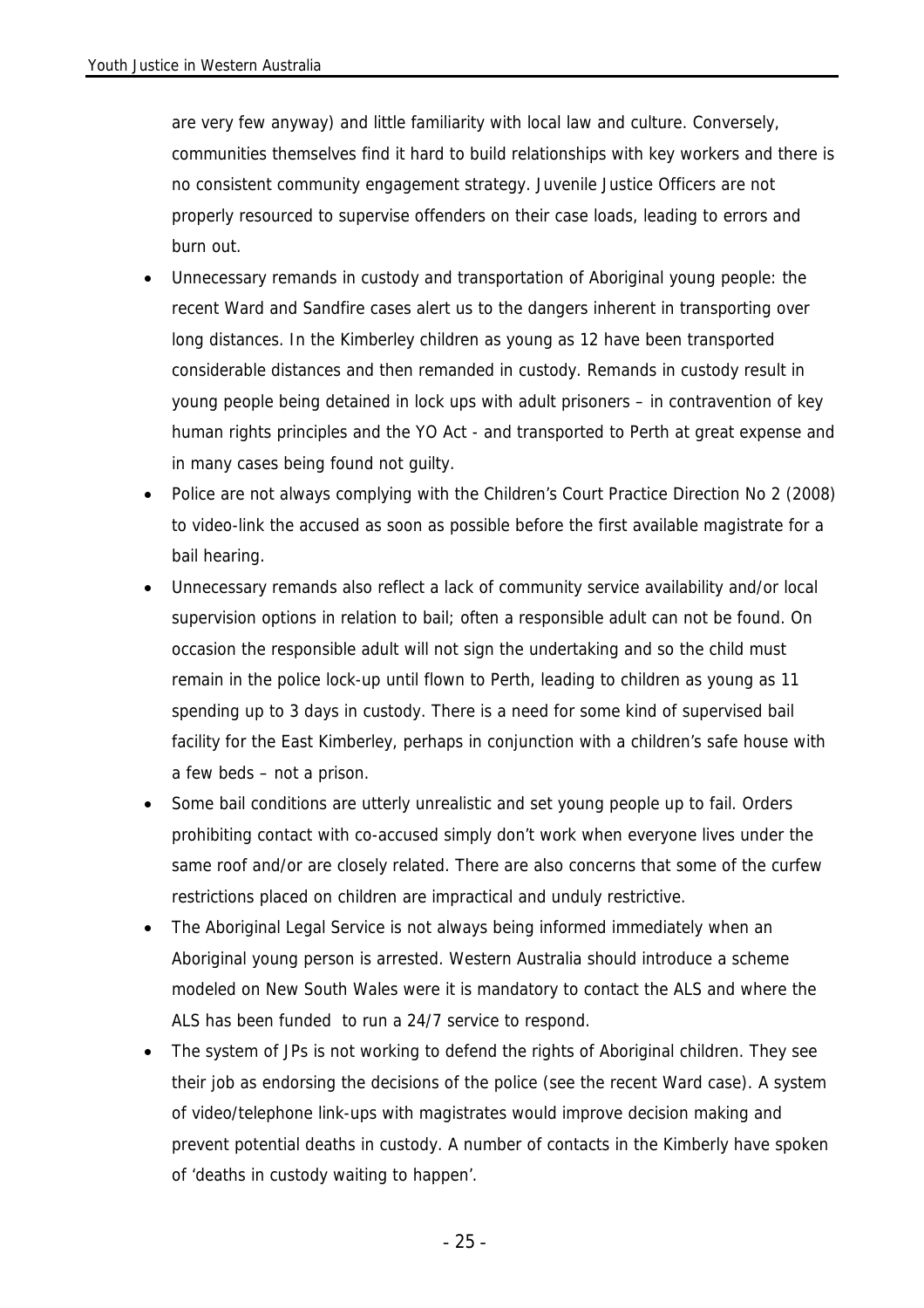#### **Promising Western Australian Initiatives - 1: Regional Youth Justice Services**

There are a number of initiatives worthy of support which combine intensive supervision in the community with a focus on nurturing family support systems. The Mid West Gascoyne Youth Justice Services were introduced in Geraldton in August 2008 to provide a more effective way of helping to divert young people away from the criminal justice system in the Geraldton area.

The new service includes a range of mostly outreach programs to support these young people and their families and help them break the offending cycle. The scheme includes an after-hours outreach service for young people who are at risk of coming to the attention of police and an after-hours, seven-days-a-week bail service to help police identify responsible adults to provide bail for young people. The Youth Bail Service also provides limited short-term bail accommodation as a last resort for young people who are granted bail but do not have anywhere suitable to stay before their court appearance (a very welcome innovation); an enhanced JJT, to target young people in the early stages of offending and steer them away from the formal justice system; Consultation in the region had revealed a number of local youth justice concerns similar to those identified in the Kimberley, including unacceptably high rates of young people being remanded in custody, lack of bail facilities and lack of support for families struggling to control their children. Anecdotal evidence suggests the scheme is already having an impact; children are not being remanded to Rangeview Detention Centre. A similar initiative in the Goldfields has seen a 40-50% increase in referrals to JJTs because police have renewed confidence in the system.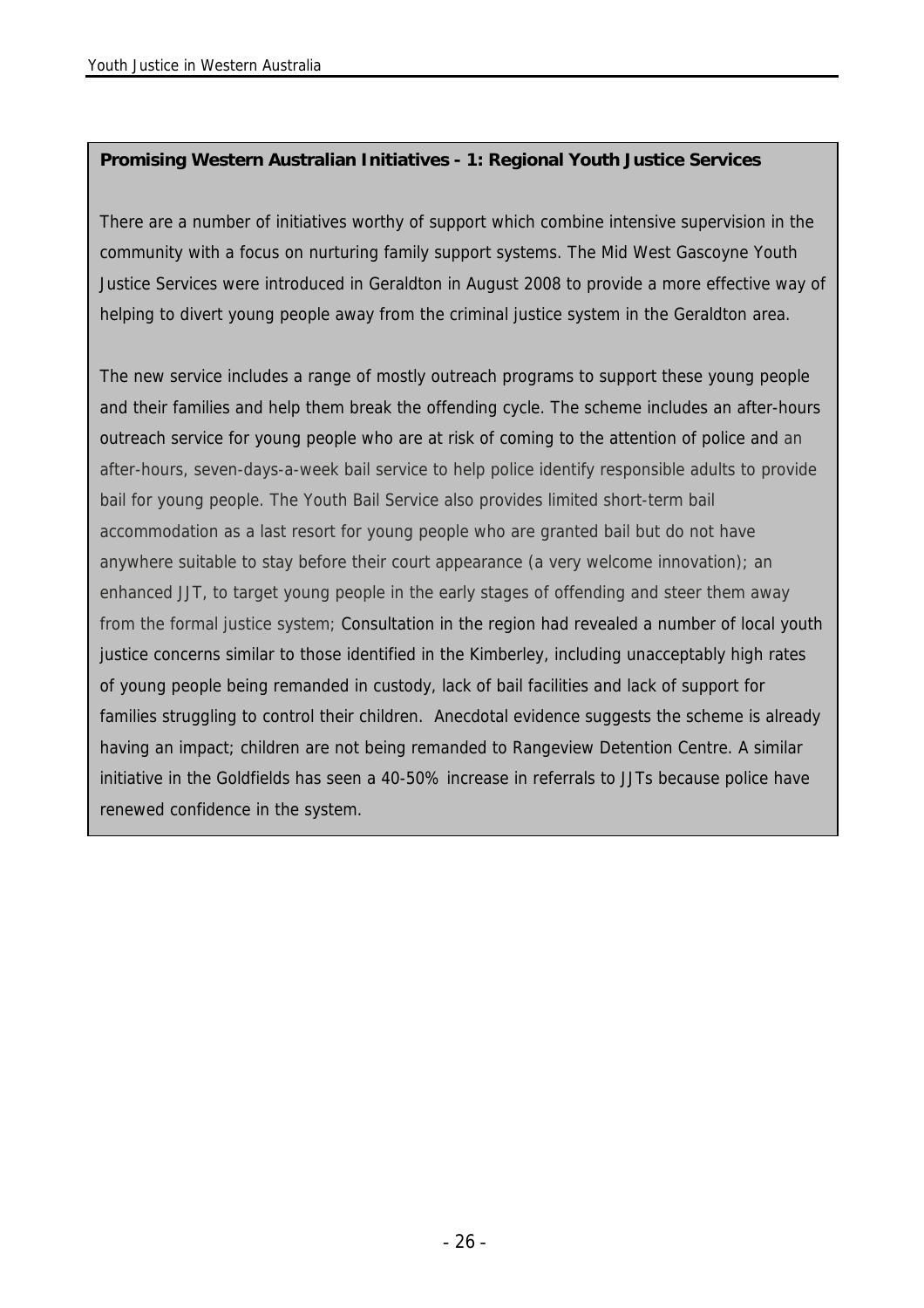#### **Promising Western Australian Initiatives - 2: Intensive Supervision Program**

The Intensive Supervision Program (ISP) which provides intensive support for serious and repeat young offenders and families is another recent innovation. Involvement in the scheme is voluntary and the focus is on family support. The initiative is modeled on international Best Practice – which favors an intensive 'wrap around' approach to work with those most at risk of enmeshment in the system. ISP is now available in Geraldton and Kalgoorlie as part of the role of the Regional Youth Justice Services.

These developments are extremely encouraging. There is a strong case for expanding the Regional Youth Justice Services to other regions – particularly the Kimberley and Pilbara regions. The initiatives need to be closely monitored and evaluated to ensure critical lessons are not lost and the state is able to build on any demonstrated successes.

# **The Courts**

While much of the focus of the paper has been on front end diversion and the role of youth justice services, the courts have a crucial role to play in the creation of a better youth justice system for Western Australia. Magistrates' courts have undergone considerable transformation over recent years, diversifying into specialist areas such as drugs, alcohol, homelessness, mental health and community integration. There has also been the introduction of courts specifically aimed at involving Aboriginal communities more directly in the justice process.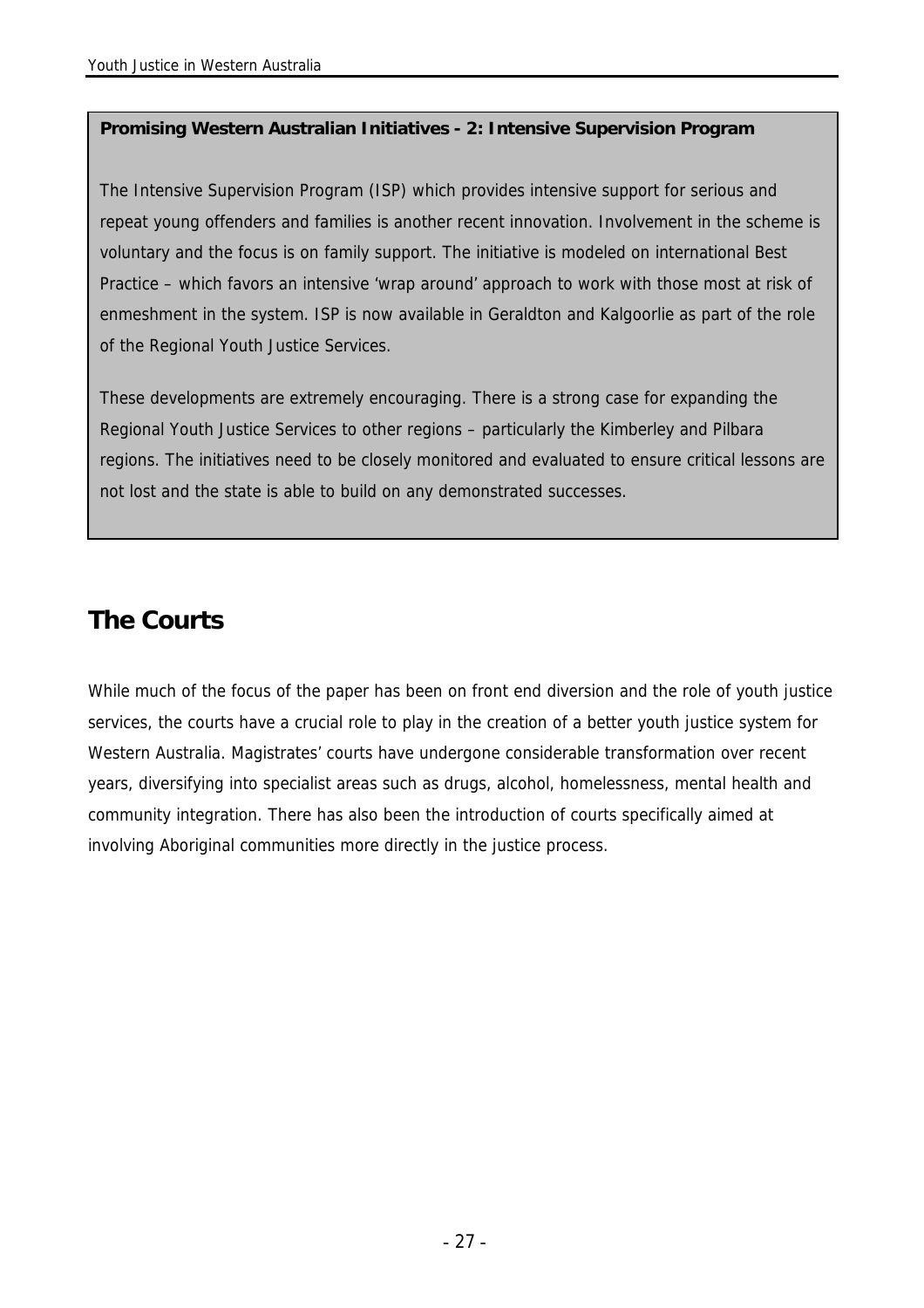#### **The Koori Children's Court**

The Koori Children's Court in Victoria builds on the success of the adult Koori Courts which have become the flagship of the Victorian Aboriginal Justice Agreement. The Koori Court was enabled under the Magistrates' Court (Koori Court) Act 2002 which establishes a Koori Court Division of the Magistrates' Court. The legislation has the objective of:

1(b) ensuring greater participation of the Aboriginal community in the sentencing process….through the role to be played in that process by the Aboriginal elder or respected person and others',

The defendant must enter a guilty plea and consent to involvement in a diversionary program. Business is conducted at an oval table rather than from the bench. The young person sits at the table beside his or her solicitor and family member and/or other support person. Once the charges have been read by the police prosecutor and the defence counsel has responded, the young person and the support person are invited to speak directly to the magistrate about the offender's behaviour. Elders take a very prominent role in the process – more than in the adult Koori Court, talking directly to the young person about their behaviour. Considerably more time is taken for each matter than would be the case in a regular court: usually an upper limit of five per session. Importantly also, Aboriginal art is prominently displayed along with the Aboriginal flag. There is also a 'hearth' left in the court room following the smoking ceremony at the launch of the court. The President of the Children's Court points these out to the young offender and also acknowledges the traditional owners at the beginning of each case. The Koori Children's Court is being evaluated by at team from La Trobe University. A previous evaluation by Dr Mark Harris (La Trobe University) of the adult court had been immensely positive in terms of reduced recidivism and high degree of ownership by the Koori community (Harris, 2006).

#### **The Children's Court: Western Australia**

It may not currently be feasible to import the Koori Children's Court model into Western Australia. The Community Court in Kalgoorlie remains the only current model resembling an Aboriginal court in Western Australia and government shows little enthusiasm for expanding the pilot, despite a recommendation from the Law Reform Commission of Western Australia that: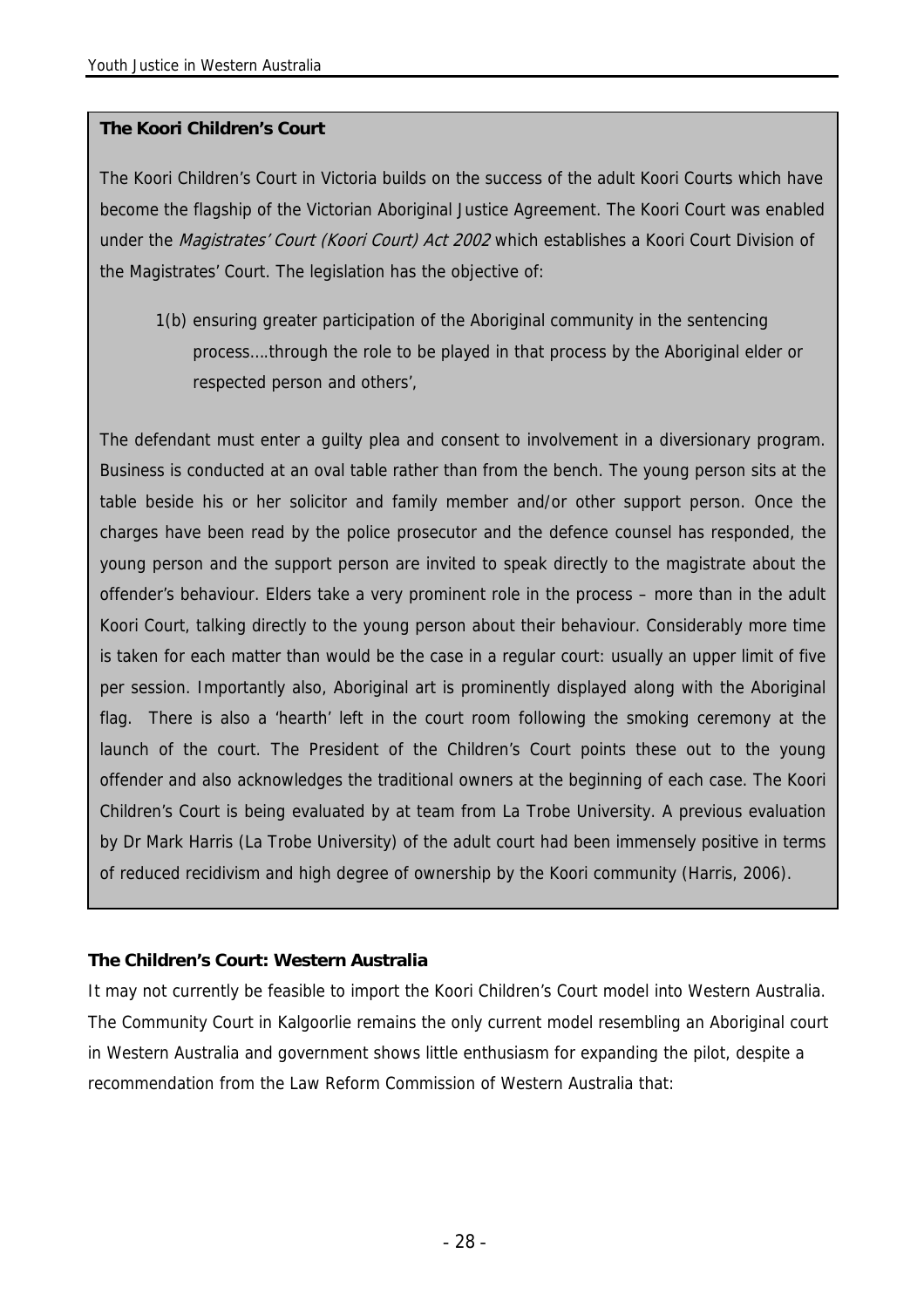The Western Australia government establish as a matter of priority Aboriginal courts for both adults and children in regional locations and in the metropolitan area (Law Reform Commission, 2006 35).

There are, though, a number of elements of the Koori Children's Court model that could be adopted. The model hinges on the quality of support given to the court by agencies. The role of the Koori Justice Worker in acting as a link with the Koori community and engaging with families and young offenders is particularly crucial. So too are the Elders, who provide the cultural continuity in the court. Justice workers and prosecutor services involved in the court appeared committed to providing alternatives to further contact with the system, not finding reasons to breach offenders at any opportunity (which seemed to be the case in WA), and appears to be less adversarial than other courts.

Discussions with the President of the Children's Court of Western Australia suggested an interest in involving local Elders in the court process. However, the President was particularly interested in convening Elders' groups to provide advice in terms of identifying credible community resources to support court decisions. His Honour expressed concern about the lack of adequate cooperation and coordination between agencies at a local level and, particularly, the lack of support for persistent young offenders and families from child welfare services. The court is taking a more active rather than passive role in terms of coordinating agencies and improving case management of young offenders. The President's initiation of the Pilot Youth Justice Project in Perth to encourage joint case management in the metro area is a very welcome development, as is the establishment of the cross-agency Youth Justice Steering Committee. The committee has focused on the need to meet unmet demand for family support services and the paucity of options at the front end of the system. The stance being adopted by the court closely resembles what King et al (2009) refer to as a 'solution' oriented court, or what the Law Reform Commission of Western Australian (2009) calls an 'interventionist court'.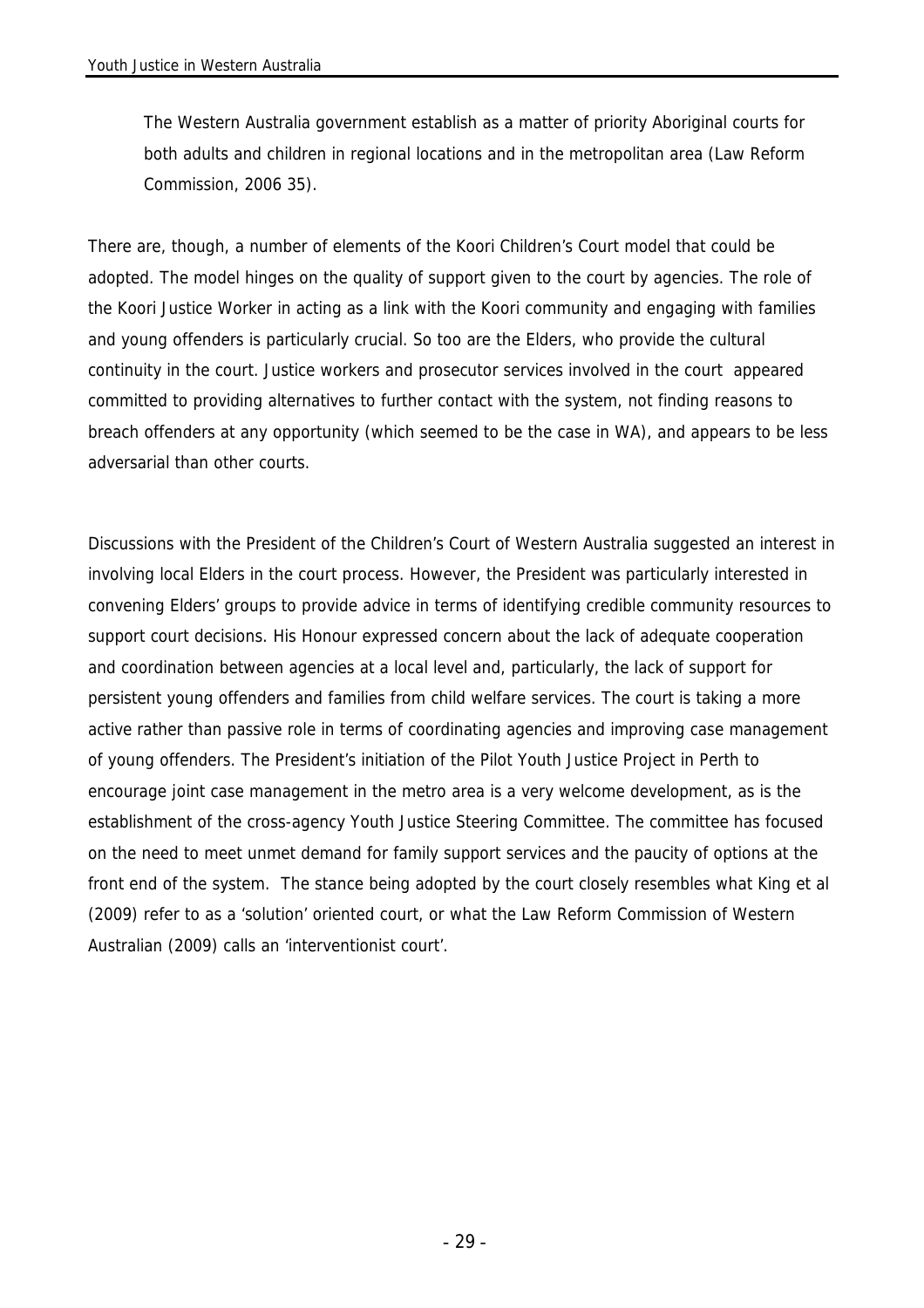#### **An Interventionist Children's Court**

The Law Reform Commission of Western Australia defines court interventionist programs as:

programs that use the authority of the court in partnership with other agencies to address the underlying causes of offending behaviour and encourage rehabilitation. The distinguishing feature of court intervention programs is the involvement of the court in supervising offenders; a role traditionally performed by other justice agencies (Law Reform Commission of Western Australia, 2009, 3).

In the case of solution oriented courts the judicial officer monitors the offender's progress on the program and is often directly involved in managing the offender's treatment or rehabilitation regime. The interventionist court should act as a focal point for innovation and enhanced interagency cooperation, with magistrates using their authority to ensure that agencies are fulfilling their obligations. This approach encourages magistrates and judges to take a proactive and overtly leading role in the creation of better, well coordinated services for clients – using the authority of the court to ensure agencies fulfill their mandates as well as ensuring offenders complete their programs. In relation to youth justice, the 'interventionist' court has considerable merit because it favors a 'non-adversarial' approach to court proceedings and is 'forward' rather than 'backwards' looking in orientation – that is, focused on encouraging change rather than punishing past deeds.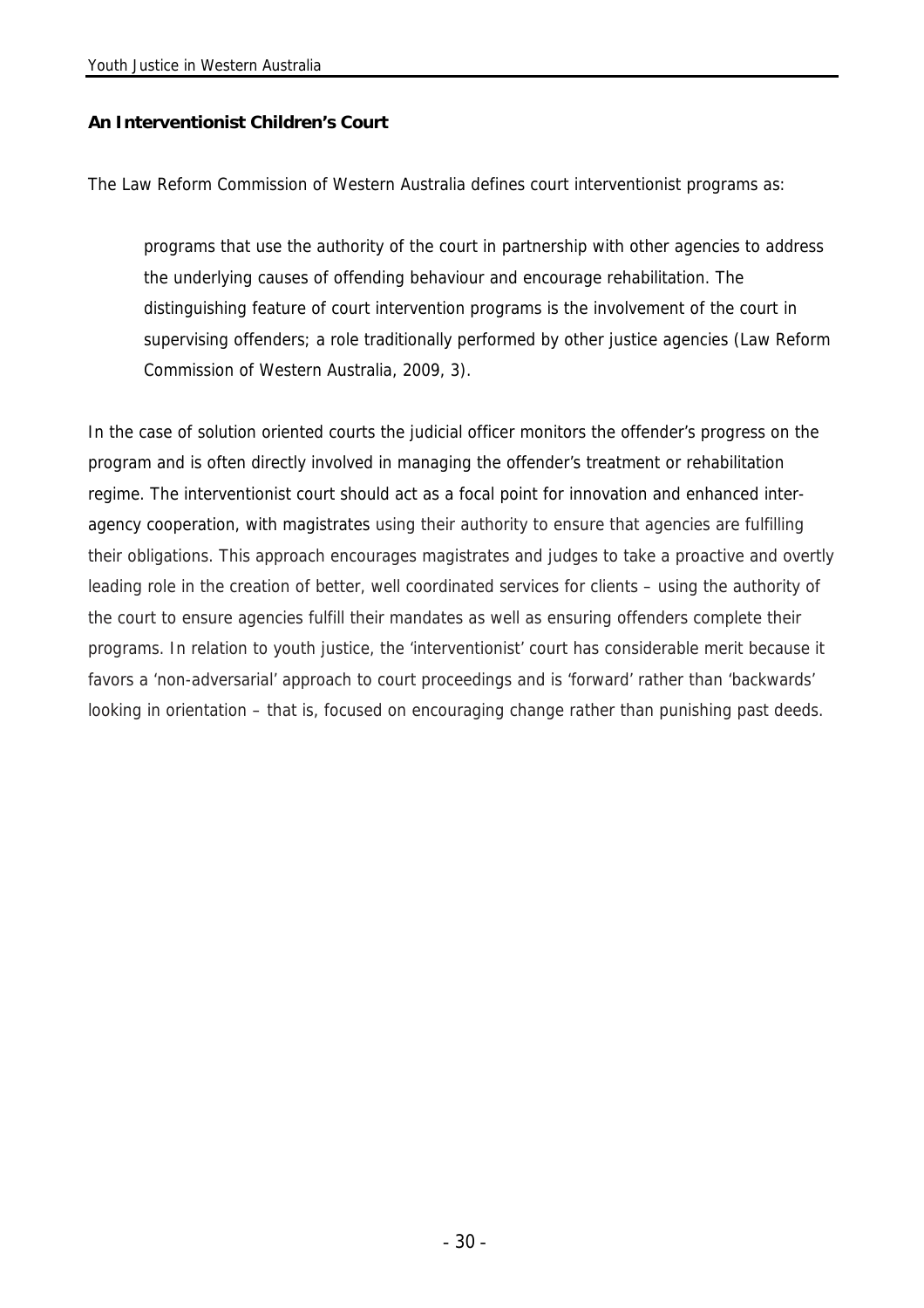# **Concluding Comments: 'Time for Change' in Youth Justice**

While there are numerous areas of concern in Western Australia that are addressed in this paper, there are also signs of emerging good practice. The Youth Justice Services in place in Kalgoorlie and Geraldton show the benefits of a coordinated approach on a local level. These initiatives show that the police, courts and justice agencies can work together to reduce levels of involvement in the justice system and work in a less adversarial manner. One major challenge is ensuring sustainability and consistency. Too often in WA investment has been channeled into local areas as a result of pressure to 'do something' about a perceived problem – then the resources are withdrawn once the pressure is off. Commitment to programs frequently expands and shrinks in direct proportion to the level of pressure exerted by politicians, interest groups and the media.

The 'Time for Change' program currently underway in the Goldfields is based on the premise that a collaborative approach is required to deal with youth offending. It also notes the importance of involving the Aboriginal community and ensuring that intervention with young people encourages respect for Aboriginal values. While this paper has largely been concerned with the work of the main agencies involved in youth justice this in no way minimises the importance of strategies which directly empower Aboriginal communities to take ownership of youth related issues. There is an ongoing process of creating local justice agreements and justice plans under WA's Aboriginal Justice Agreement which - if supported by government, agencies and Aboriginal communities – could have positive long term outcomes. Many of the successful initiatives in Victoria which have reduced levels of over-representation have grown directly out of the Victorian Aboriginal Justice Agreement and its representative structures. The ideas floated in this paper are intended to act as a point of departure for dialogue on the crucial issue of youth justice – particularly in relation to Aboriginal young people. Recommendation 62 of the 1991 Royal Commission into Aboriginal Deaths in Custody (Johnson, 1991) stated that the multiple crises affecting Aboriginal young people, if left unattended, have 'potentially disastrous repercussions for the future'. Approaching 20 years on, we are witnessing another generation of Aboriginal children lost to the correctional system. The 'tough on crime' approach has failed to halt the slide. It is time for a renewed commitment to negotiation and partnership.

This paper has argued for a specifically child centered approach to youth justice in keeping with the principles of the YO Act, which acknowledges the need for special provisions to deal with young offenders, and recognises the importance of the family as the key influence on young people. Best Practice examples from other jurisdictions reveal the possibilities for a balanced

- 31 -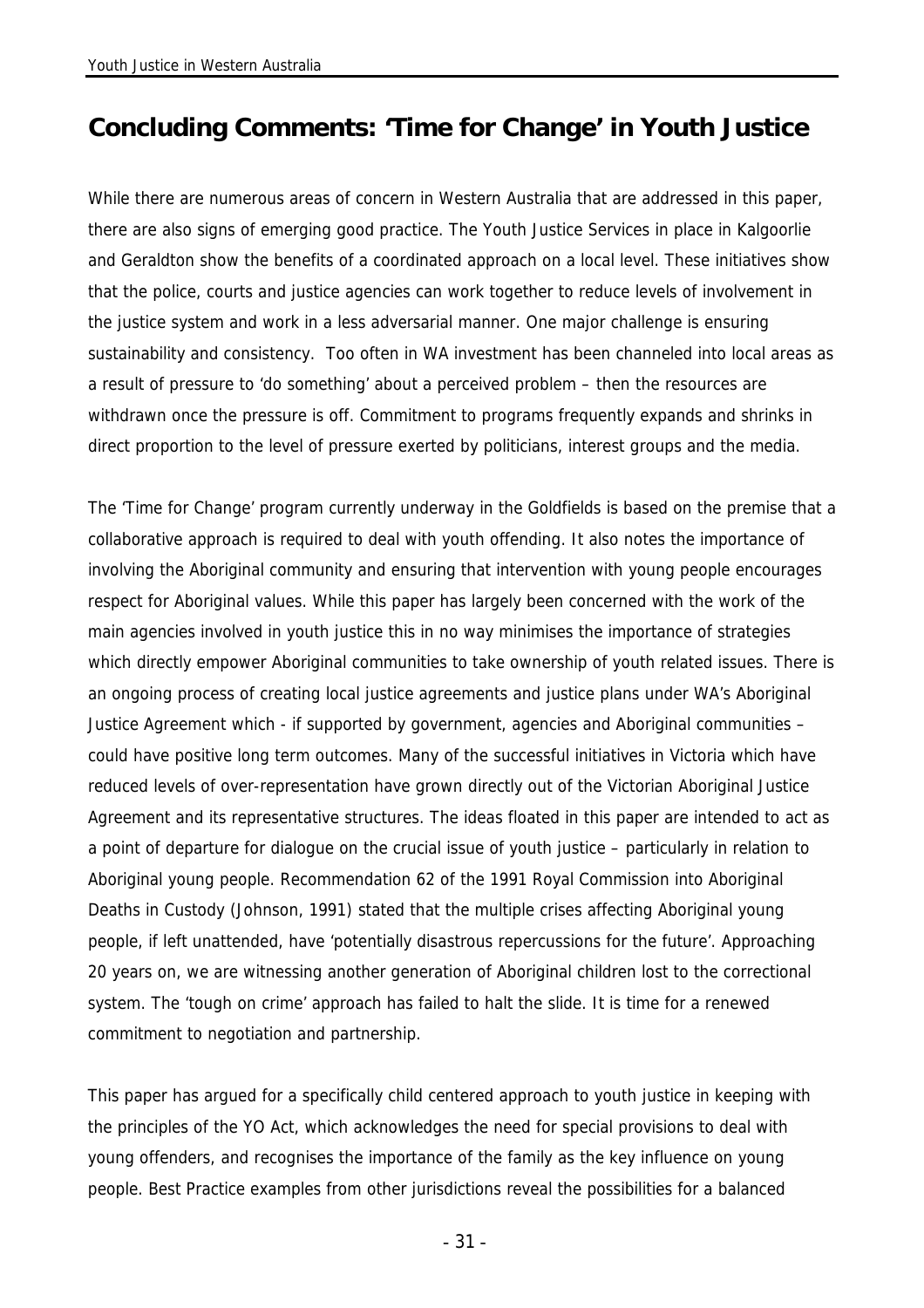approach, where the welfare of children and families is not sacrificed in the name of public order. Creating a more balanced and integrated approach necessitates splitting youth justice from the adult corrective services and re-establishing it on fresh foundations within a human services directorate. The new approach also requires that the police renew their commitment to diversion, and to the principle that arrest should be a sanction of last resort, as the primary mechanisms for dealing with most youth offending. Achieving this aim will require some reforms in police practice, with a greater emphasis on screening of prosecutions by senior personnel to ensure rigorous gatekeeping of the justice system. Police confidence in the use of diversionary options, which has been in decline over recent years, could be bolstered if we were able to develop a network of community placed services that pick up on young people at risk and offer support to them and families – some of the promising initiatives identified under the new Regional Youth Justice Services have been established with this in mind. These promising initiatives deserve the utmost support from government. They would flourish more readily if they were working from within an agency mandated to protect the interests of children rather than incarcerating adults.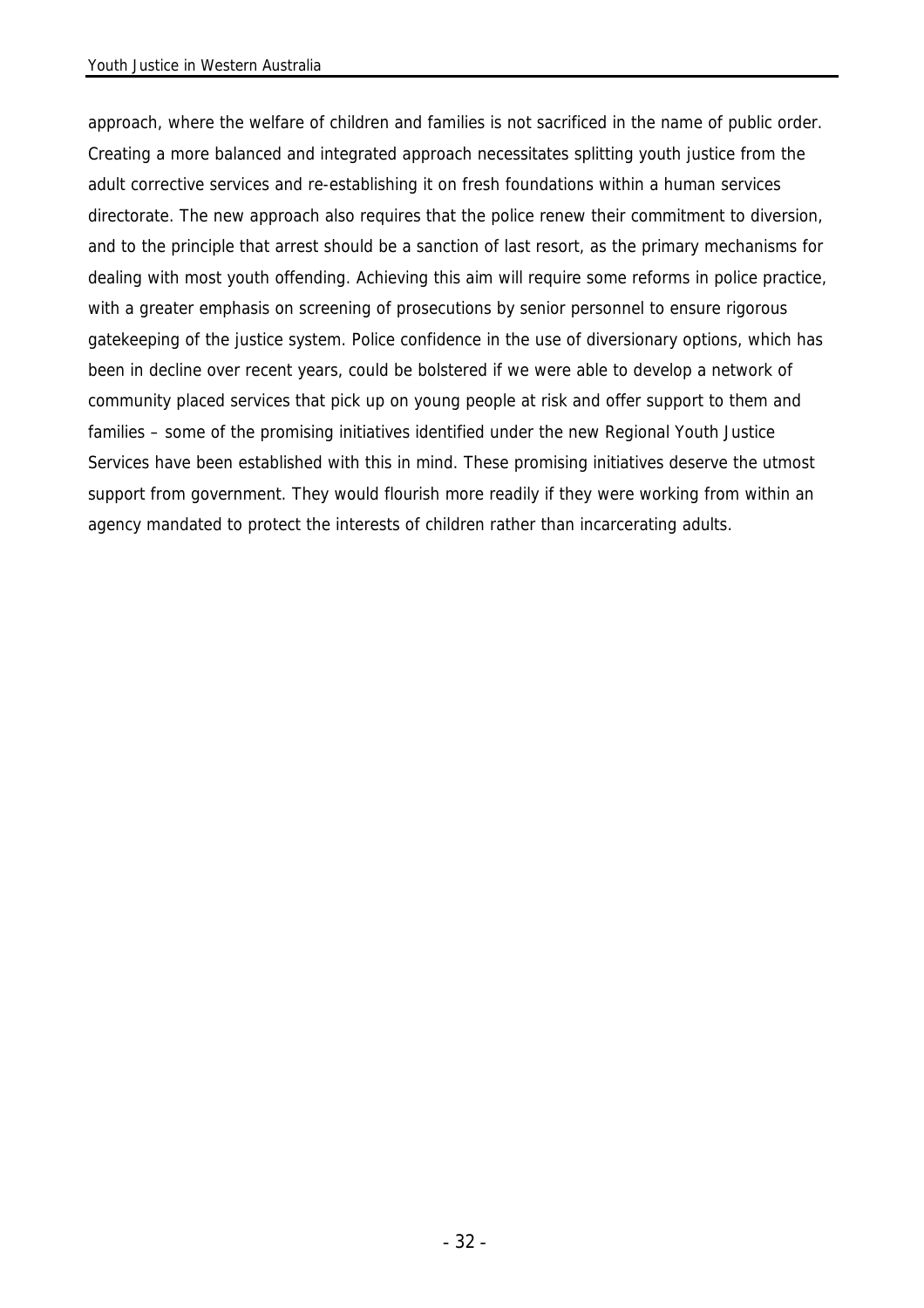### **References**

Ashworth A. (2005) Sentencing and Criminal Justice  $(4<sup>th</sup>$  edition). Cambridge University Press. Cambridge.

Auditor General. (2008) Performance Examination. The Juvenile Justice System: Dealing with Young People Under the Young Offenders Act 199. Auditor General of Western Australia: Perth.

Australian Institute of Criminology. (2009) Juveniles in Detention in Australia, 1981–2007. Monitoring Reports no. 5. Prepared by Natalie Taylor, Australian Institute of Criminology: Canberra.

Blagg H. (2008) Crime, Aboriginality and the Decolonisation of Justice. Hawkins Press: Sydney.

Blagg H and Wilkie M. (1995) Young People and Police Powers, Australian Youth Foundation: Sydney.

Blagg H and Ferrante A. (1995) Aboriginal Youth & the Juvenile Justice System of Western Australia. Perth: Aboriginal Affairs Department.

Cunneen C. (2008) 'Changing the Neo-Colonial Impacts of Juvenile Justice System' Current Issues in Criminal Justice, 20(1) 46-58.

Cunneen C. (2009) 'Are Governments Bound to Fail Indigenous Children, Young People and their Families?' Paper Presented to the Australian Institute of Criminology Indigenous young people, crime and justice conference Crowne Plaza Hotel, Parramatta 31 August 2009 - 01 September 2009.

Cunnen C and White R. (1995) Juvenile Justice. An Australian Perspective. Oxford University Press: Sydney.

Crime Research Centre and Donovan Research. (1999) Young People's Attitudes to Domestic Violence. Attorney Generals Office; Canberra. [www.ncp.gov.au](http://www.ncp.gov.au/).

Daly K and Hayes H. (2001) 'Restorative Justice and Conferencing in Australia', Trends and Issues in Crime and Criminal Justice. NO. 186. Australian Institute of Criminology: Canberra. [www.restorativejustice.org/articlesdb/articles/2289.](http://www.restorativejustice.org/articlesdb/articles/2289)

Fagan J and Freeman R. (1999) 'Crime and Work', in Tonry M (ed). Crime and Justice: a Review of Research: vol 25. Chicago, IL: University of Chicago Press: 225–290.

Ferrante A, Loh N and Maller M. (2004) Pathways Through Justice: A Statistical Analysis Of Offender Contact With The WA Juvenile Justice System: Final Report. Crime Research Centre: Perth.

Ferrante A, Loh N, Maller M, Valuri G and Fernandez J. (2005) Crime and Justice Statistics for Western Australia: 2004. Crime Research Centre: Perth.

Harris M. (2006). "A Sentencing Conversation": Evaluation of the Koori Court Pilot Program : October 2002 - October 2004. Victorian Aboriginal Justice Agreement, Dept of Justice: Victoria.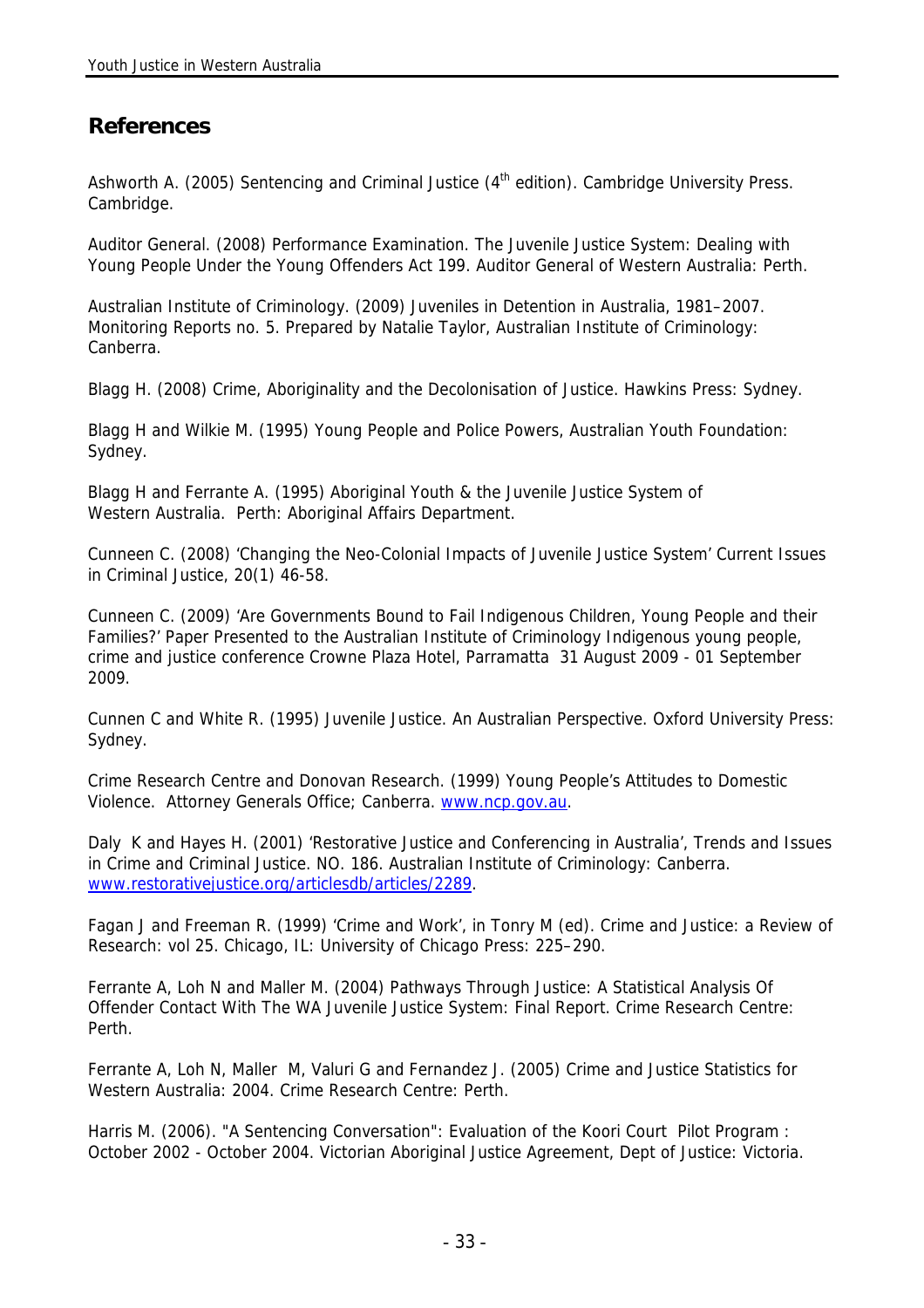Hunter B and Borland J. (1999) 'Does crime affect employment status? The Case of Indigenous Australians'. Economica 67(1): 123–144

Johnson E. (1991) Royal Commission into Aboriginal Deaths in Custody: National Report. Canberra: AGPS.

King M, Freiberg A, Batagol B and Hyams D. (2009) Non-Adversarial Justice, Federation Press: Sydney.

Law Reform Commission of Western Australia. (2006) Aboriginal Customary Laws: Discussion Paper: No 94. Law Reform Commission of Western Australia: Perth.

Law Reform Commission of Western Australia. (2008) Court Intervention Programs Consultation Paper (June). Law Reform Commission of Western Australia: Perth. [http://www.lrc.justice.wa.gov.au/096-CP.html.](http://www.lrc.justice.wa.gov.au/096-CP.html)

McElrea F. (1996) 'The New Zealand Youth Court: A Model for Use with Adults'. In Galaway B and Hudson J (eds) Restorative Justice: International Perspectives. Criminal Justice Press: Monsey, NY.

Office of the Inspector of Custodial Services. (2003) Report of an Announced Inspection of Roebourne Regional Prison, Report No 14. Office of the Inspector of Custodial Services: Perth.

Office of the Inspector of Custodial Services. (2004) Report of an Announced Inspection of Roebourne Regional Prison. Report No 24. Office of the Inspector of Custodial Services: Perth.

Office of the Inspector of Custodial Services. (2009) Remodelling Corrections for Juveniles and Young Men: Issues Paper N0 2. Office of the Inspector of Custodial Services: Perth. [www.custodialinspector.wa.gov.au.](http://www.custodialinspector.wa.gov.au/)

Polk K, Alder C, Muller D and Rechtman K. (2003)Early Intervention: Diversion and Youth Conferencing – A National Profile and Review of Current Approaches to Diverting Juveniles from the Criminal Justice System Canberra, Australia: Crime Prevention Branch, Australian Government Attorney-General's Department.

Price Consulting Group: Macleod F, MacNish B and Gould D. (2009) A Review of Structure and Service Delivery for the Community and Juvenile Justice Division, Department of Corrective Services. Price Consulting Group: Perth.

Roberts L, Indermaur D, Blagg H and Clare J. (2007) Evaluation Framework for the WA Diversion Program. Drug and Alcohol Office: Perth

Victoria Aboriginal Legal Services Co-operative Limited. (2009) Police Caution and Koori Youth Diversion Program: Essential Documents. Victoria Aboriginal Legal Services Co-operative Limited: Victoria.

Weatherburn D, Vignaendra S and McGrath A. (2009) 'The Specific Deterrent Effect of Custodial Penalties on Juvenile Reoffending', AIC Reports Technical and Background Paper 33, Australian Institute of Criminology: Canberra. [http://www.aic.gov.au/documents/A/3/D/{A3DB5DEB-2A53-](http://www.aic.gov.au/documents/A/3/D/%7BA3DB5DEB-2A53-4272-87CF-CE510D13481B%7Dtbp33.pdf) [4272-87CF-CE510D13481B}tbp33.pdf](http://www.aic.gov.au/documents/A/3/D/%7BA3DB5DEB-2A53-4272-87CF-CE510D13481B%7Dtbp33.pdf)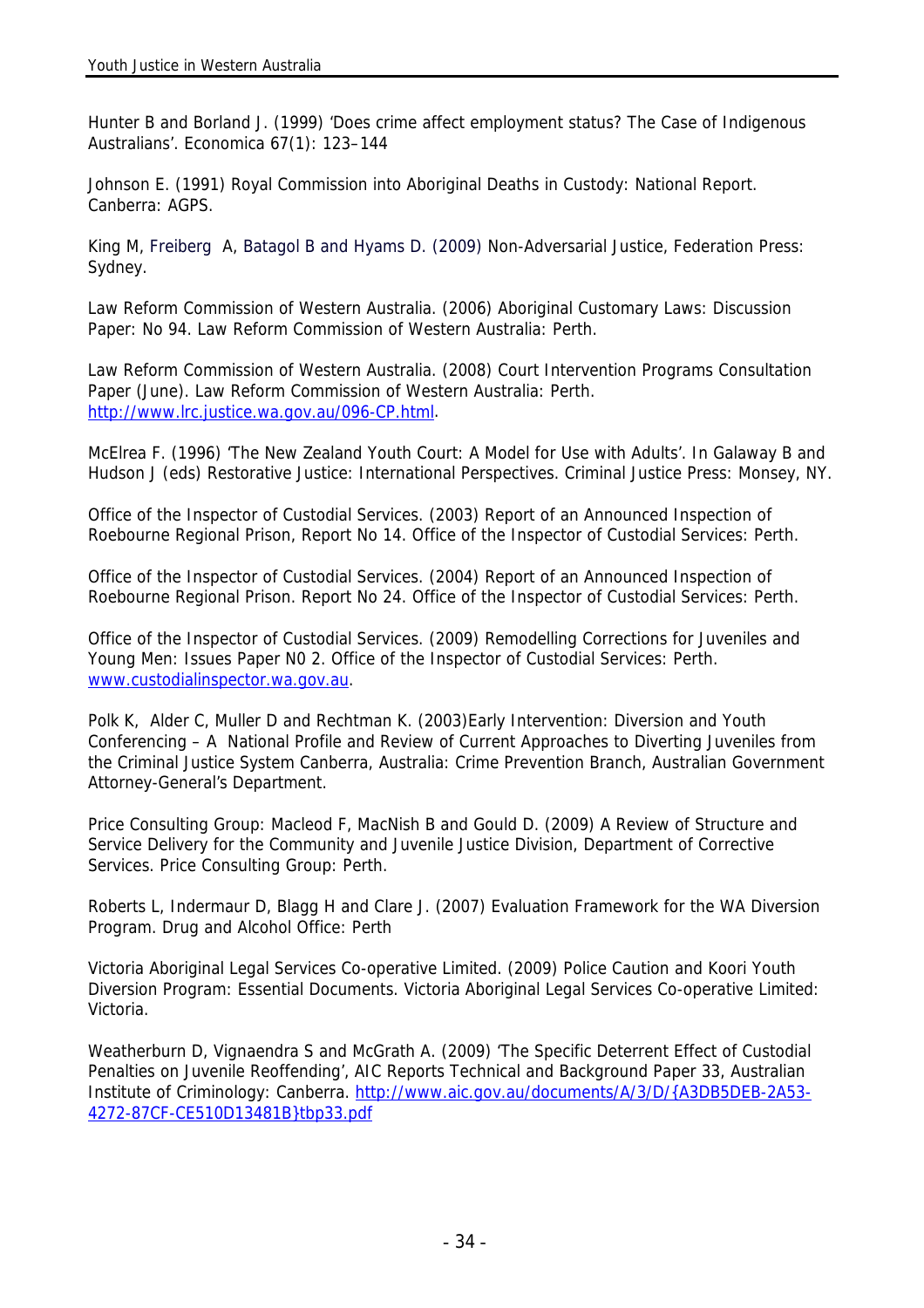#### **Legislation**

Children (Scotland) Act 1995 Children, Youth and Families Act 2005 (Victoria) Magistrates' Court (Koori Court) Act 2002 (Victoria) Children, Young Persons and their Families Act 1989 (New Zealand) The Police and Criminal Evidence Act 1984 (England and Wales) Sentencing Act 1991(Victoria) Young Offenders Act 1994 (Western Australia) **Conventions**  United Nations Convention on the Rights of the Child

#### **Manuals**

Police Operational Manual, Western Australia